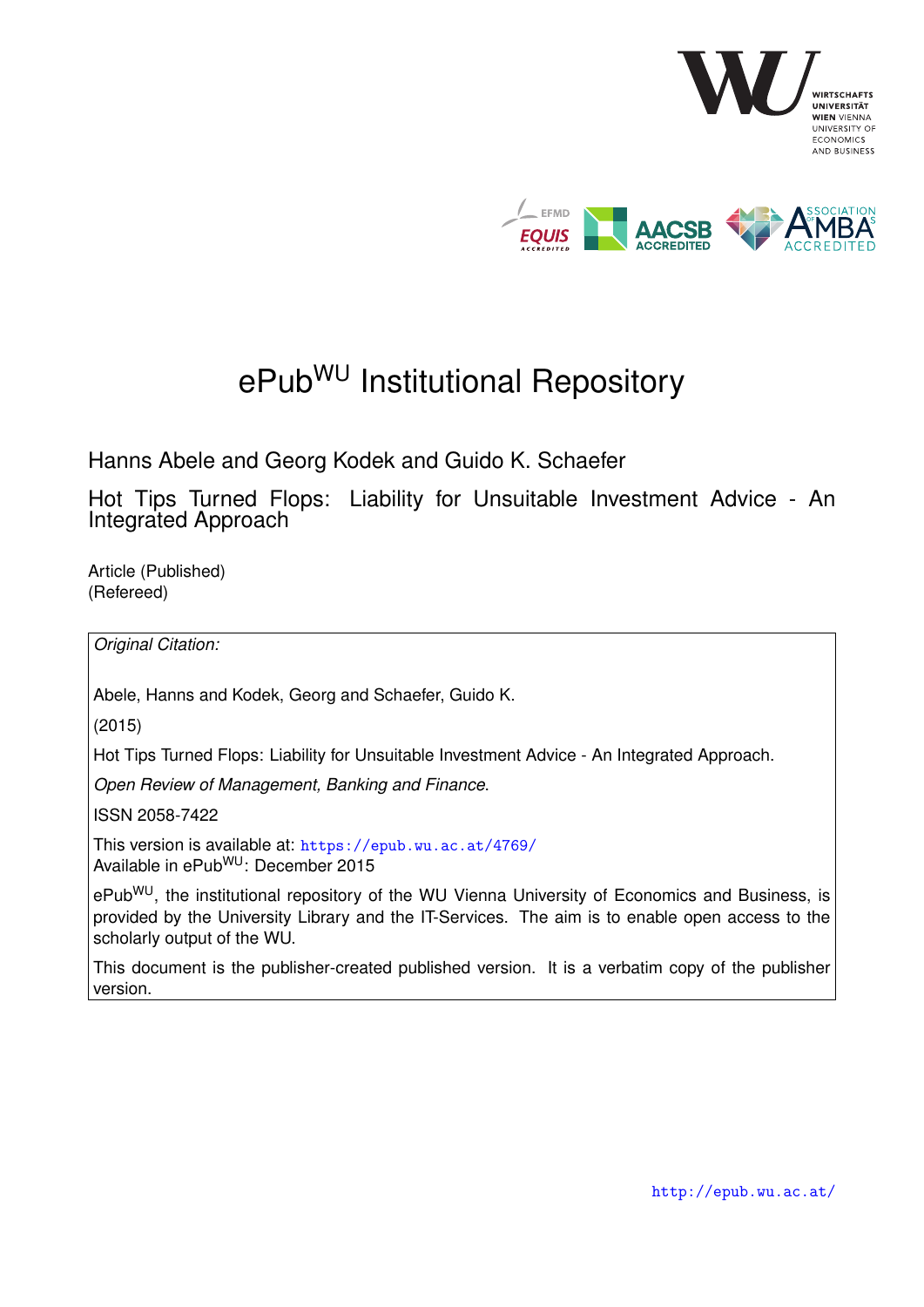<span id="page-1-0"></span>

# **[Open Review of Management, Banking and](http://openreviewmbf.org/) [Finance](http://openreviewmbf.org/)**

«They say things are happening at the border, but nobody knows which border» (Mark Strand)

- [Home](http://openreviewmbf.org/)
- [Presentation](http://openreviewmbf.org/presentation-2/)
- [Boards](http://openreviewmbf.org/boards-3/)
- [Mission](http://openreviewmbf.org/mission/)
- [Articles](http://openreviewmbf.org/archives/)
- [Issues](http://openreviewmbf.org/issues/)
- Publication Ethics Malpractice Statement
- [Reviewing process](http://openreviewmbf.org/boards/)
- [Open Access policy](http://openreviewmbf.org/info/)
- [Contacts](http://openreviewmbf.org/contacts/)

# **Hot Tips Turned Flops: Liability for Unsuitable Investment Advice – An Integrated Approach**

## by **Hanns A. Abele**, **Georg E. Kodek** and **Guido K. Schaefer**

**Abstract**: This paper develops a new analytical framework for assessing losses from unsuitable investment advice, integrating both legal and economic aspects. First, a core of legal concepts for assessing losses is identified that is common to most jurisdictions. These include negligence in advice, causation as examined by the but-for-test, and the loss caused by the unsuitable advice.

Building upon these legal concepts, five economic tests are developed for analyzing the causal chain from improper advice to financial loss. If the tests show that the advice was unsuitable, the investor did not know about it, the investment violated his risk patterns, and the assets most likely chosen with suitable advice would have performed better, an economic proof for establishing liability is provided, thus supporting legal assessments of losses. Several new analytical tools are suggested to substantiate the analysis.

As a major conclusion, it is shown that proving liability for unsuitable investment advice gets more difficult, the more financially sophisticated an investor is.

**Summary:** 1. Introduction. – 2. Legal Framework. – 2.1. Legal Dimensions of Liability. – 2.2. The Legal Determination of Quantum. – 3. Proving and Quantifying Losses from Unsuitable Investment Advice. – 3.1 Foundations for an Economic Analysis of Damages. – 3.2. Financial Sophistication Test. – 3.3. Suitability-of-Advice Test – 3.3.1. Generally Accepted Investment Principles. – 3.3.2. Financial Profiles and Information Provision about Investment Recommendations. – 3.4. Ignorance Test. – 3.5. Risk Management Test. – 3.5.1. Assessing explicit risk management. – 3.5.2. Assessing implicit risk management. – 3.6. Asset Choice Test. – 3.7. Applying the five tests for assessing losses. – 3.7.1. Financially unsophisticated investors. – 3.7.2 Advice unsuitable for the asset. – 3.7.3. Advice unsuitable for the investor.  $-$  3.7.4 Erratic investors.  $-$  3.7.5 A testing scheme for assessing liability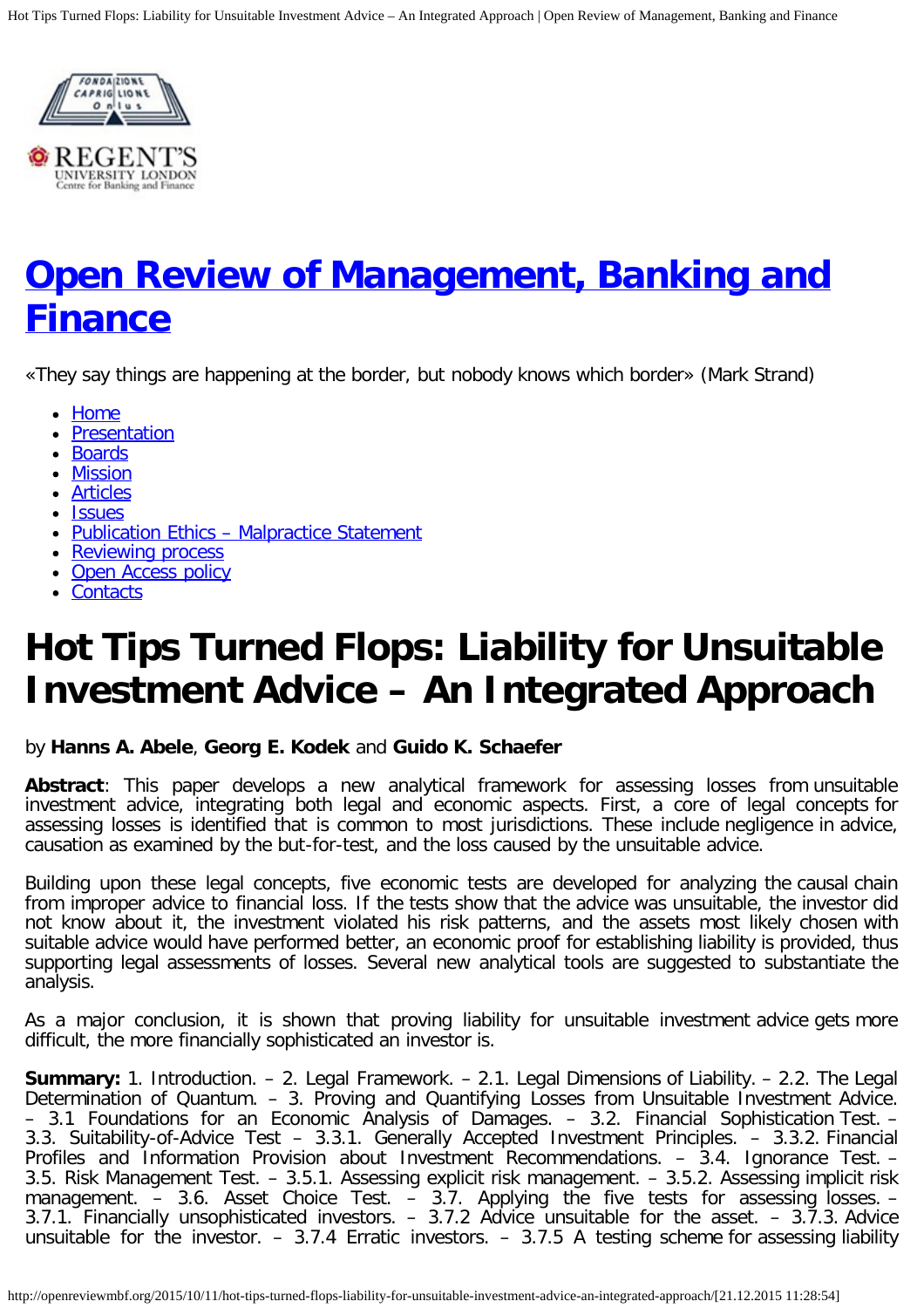– 3.7.6 A gradually rising threshold for proving losses. – 4. Summary and Conclusions.

<span id="page-2-1"></span><span id="page-2-0"></span>1. Because most households have very little financial knowledge[\[1\],](#page-14-0) they often rely on advisors for guidance on financial decisions. Unsuitable advice can wreak financial havoc on investors as recent economic crises have amply demonstrated. When investments go awry, the question arises whether financial advisors are to be held liable. A large legal literature examines this topic<sup>[2]</sup>, but economic research has studied related questions only without addressing the issue upfront.  $[3]$  H analyses of unsuitable investment advice lack a solid economic framework for complex questions establishing liability, the causal influence of the advisor, or the quantific [Follow](javascript:void(0))

<span id="page-2-2"></span>revolving around the tricky economic issue of how the investor would ha

<span id="page-2-3"></span>This paper suggests one approach to fill the gap in the existing literature by developing and an analytical and an analytical and an analytical and an analytical and an analytical and an analytical and an analytical and an framework for assessing losses from unsuitable investment advice.  $[4]$ economic fundamentals and to provide simple, applicable tools to sett core of legal concepts for assessing losses, which is common to most include (i) negligence in advice, (ii) causation as examined by the but-f by the unsuitable advice. Building upon these legal concepts, five e analyze the causal chain from improper advice to financial loss. If the unsuitable, the investor did not know about it, the investment violated most likely chosen with suitable advice would have performed better, an



liability is provided, thus informing legal assessments of losses. Comparing the hypothetical to the actual performance provides an estimate for the amount lost.

It is shown that the threshold for proving prejudice rises gradually as the financial sophistication of an investor increases. Because sophisticated investors have broader financial knowledge and more experience with risky assets, unsuitable advice is less likely to have caused them losses. Also, the analytical tools for assessing the establishment of liability and the quantification of losses must account for the heterogeneity in financial sophistication. For unsophisticated investors, normative assessments of the suitability of advice are fundamental, whereas for sophisticated investors, positive analyses of actual investment behavior matter. The five tests developed in the paper account for these differences and demonstrate how economic analysis can support legal assessments of losses.

2. An investor may have claims against several persons or entities under a wide range of possible theories. While actions may be based on suitability, negligence, negligent misstatement, failure to adhere to rules and regulations governing the securities industry, or breach of fiduciary duty, the legal analysis in this paper focuses on losses from unsuitable investment advice. In particular, emphasis will be placed on aspects raising economic questions as analyzed later in the paper.

<span id="page-2-4"></span>Claims for losses from unsuitable investment advice are becoming more and more common in many countries. While of course there are many differences in detail, at a very abstract level liability for unsuitable investment advice requires four prerequisites to be met: (i) the investor has to have suffered a loss; (ii) the loss has to be caused by the advisor; (iii) the advisor violated a duty of care. Often there is an additional prerequisite relating to the advisor's state of mind, that is, (iv) that the advisor acted "scienter" $[5]$ , or some other subjective element. Sometimes the order of these elements is reversed. Thus, the elements of the tort of negligence are often described as (i) the negligent act, (ii) causation, and (iii) a loss. However, this difference in approach does not substantially affect the analysis. All of these elements may turn out to be problematic in specific cases. Even the first element, namely that the investor has suffered a loss, although it seems pretty much straightforward, may present difficulties both as to the question of liability and as to the quantum.

<span id="page-2-6"></span><span id="page-2-5"></span>2.1 Causation  $[6]$  is established by showing a link between the defendant's negligent act and the plaintiff's loss. The causation requirement is traditionally determined by way of the "but for"-test. [\[7\]](#page-15-3) This aspect is usually described as transaction causation or cause in fact. Under this approach, a plaintiff has to show that he would not have entered into the relevant transaction or would not have entered into it on the terms he did.<sup>[\[8\]](#page-15-4)</sup> However, once negligence is established, courts often are prone to resolve doubts about causation, within reason, in the plaintiff's favor. [\[9\]](#page-15-5)

<span id="page-2-8"></span><span id="page-2-7"></span>Obviously, the questions of whether the investor has suffered a loss and whether this loss was caused by the defendant are very closely, and sometimes inextricably, linked. This is particularly true if the investor claims damages for loss of opportunities, that is, for hypothetical investments he had made but for the unsuitable advice rendered by the defendant. In this case, the plaintiff has to prove that he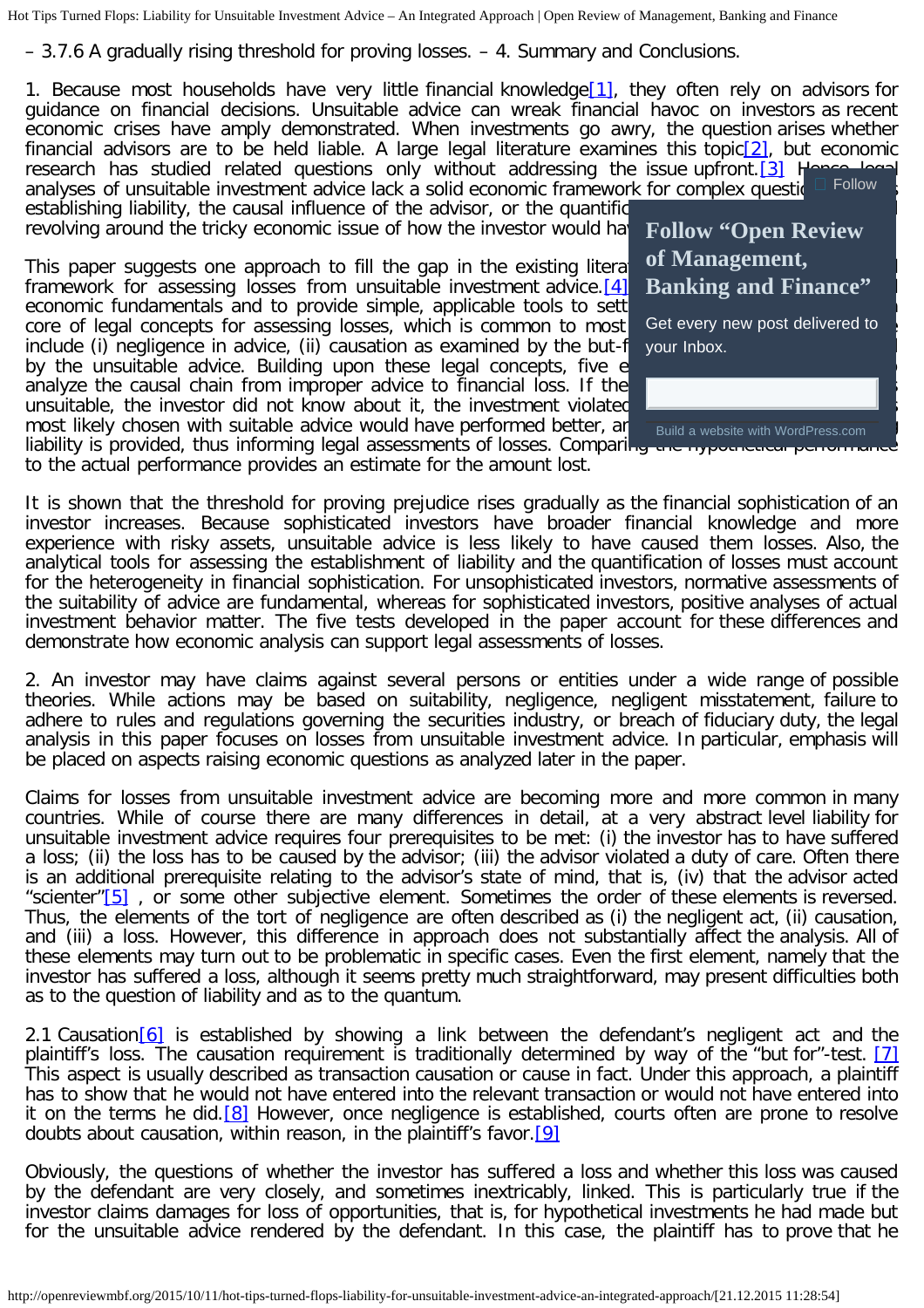would have made certain other investments if he had not received unsuitable advice from the defendant. The question of alternative investments poses significant difficulties on the factual level, that is, what alternative investments had the investor chosen in lieu of the unsuitable investment recommended by the defendant.

<span id="page-3-2"></span><span id="page-3-1"></span><span id="page-3-0"></span>Even if the defendant caused a certain investment decision on part of plaintiff, this in and by itself is not sufficient to trigger liability. Rather, the defendant is only liable if he violated a duty of care.[\[10\]](#page-15-6) Although this probably is true for all legal systems, the advisor's duties are most clearly expressed by the German concept of "anlegergerechte" and "anlagegerechte Beratung"[\[11\],](#page-15-7) that is, advice suitable for the particular investor and for the particular investment. This approach, however, is by no means limited to civil law countries. Under US law, for example, to prove that a broker's investment recommendations were unsuitable[\[12\],](#page-15-8) a customer must show that the broker recommended or effected transactions that were unsuitable in light of the customer's unique characteristics, including knowledge, financial situation, needs, investment experience, and account objectives, and made material misrepresentations with respect to the suitability of his or her investment recommendations, omitted to disclose that such recommendations were unsuitable where a duty to do so existed, or exercised control over the account. While this test relates to the suitability of the investment for a particular investor, the advisor can also be liable if the recommendation was not suitable for any investor, regardless of the investor's wealth, willingness to bear risk, age, or other individual characteristics.

An investor's expertise may be relevant on several levels: It may play a part in the determination of causation, that is, whether his decision was in fact caused by the unsuitable advice. Furthermore, the investor's expertise may be relevant for the determination of whether – but for the unsuitable advice he had obtained – he had sought advice elsewhere, whether he had followed that advice, and what, if any, alternative investments he had made. Also, an investor's level of expertise of course is important for whether and to what extent he needs certain issues to be explained. Thus, it is generally accepted that the specific nature of the duty of care of an investment advisor will vary, depending on the relationship between the investment advisor and the investor; hence specific facts are needed to assess what duty is owed under what circumstances.[\[13\]](#page-15-9) For example, where the investor is uneducated with regard to financial matters, the investment advisor must define the potential risks of a particular transaction carefully and cautiously. Conversely, where an investor fully understands the dynamics of the stock market or is personally familiar with a security, the investment advisor's explanation of such risks may be merely perfunctory. Thus, the investor's expertise is relevant both for questions of liability as such and for the determination of quantum.

<span id="page-3-6"></span><span id="page-3-5"></span><span id="page-3-4"></span><span id="page-3-3"></span>2.2 Once the liability of the investment advisor is established, the question of quantum arises. This is one of the most difficult questions in this field. At least one court frankly admitted that the extent of liability may be arbitrary. [14] However, even if the court's task here is extremely difficult, the court has to come up with a figure. [\[15\]](#page-15-11) Because of these difficulties, in many countries, the standards of proof are lowered. This is particularly important for civil law countries where the standard of proof tends to be higher than the common law's preponderance standard. Thus, for example, under German and Austrian law, the court can, under certain circumstances, depart from the normal standard (under which the court has to be "convinced" that something is true) and resort to an estimate. [\[16\]](#page-15-12) Similarly, under English law (which of course applies the preponderance standard), it is well accepted that the court, in assessing damages which depend on the court's view as to what will happen in the future, or would have happened in the future if something had not happened in the past, must make an estimate as to what are the chances that a particular thing will happen or would have happened and reflect those chances, whether they are more or less than even, in the amount of damages which it awards.  $[17]$ 

<span id="page-3-7"></span>While in civil law countries an investor will often be able to recover lost return on investment, under the common law this will normally only be possible where liability is founded upon the breach of a contract to provide investment advice or skilled investment counseling services. Here again alternative investments come into play. Thus, the investment the investor had made "but for" the bad advice is important not only for the loss of principal but may become relevant also for the determination of lost returns.

Obviously, this paper cannot examine the complex legal requirements of liability for all legal systems in detail. Rather, the aim is to show how closely legal and economic concepts are connected in this case. In order to demonstrate this, reference is made to legal concepts from several countries. This is for purposes of demonstration only and does not aim to provide a full-fledged comparative legal analysis. Rather, it will be shown that economic concepts are compatible with, and indeed, although maybe often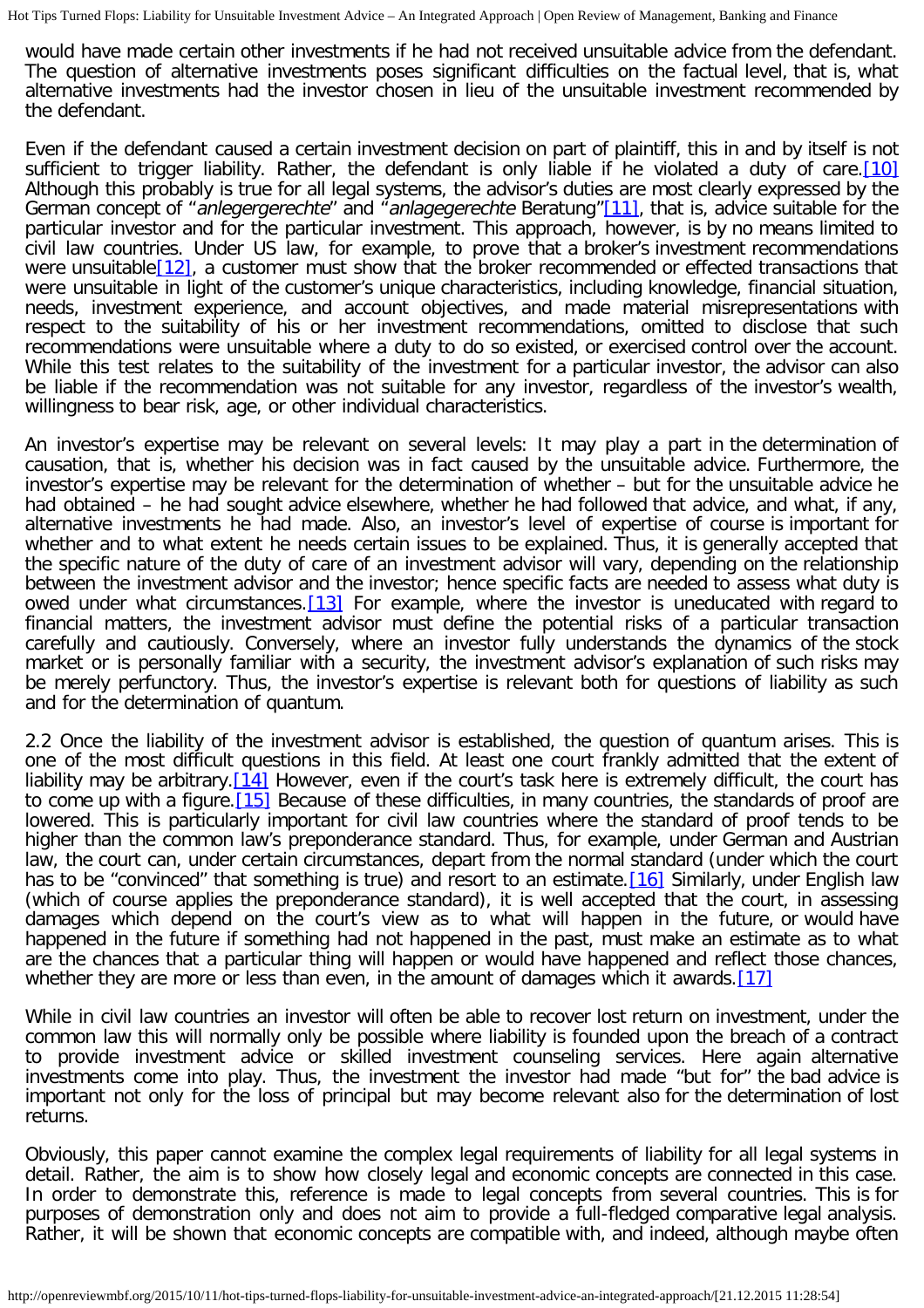in a somewhat intuitive way, lie behind legal concepts of liability for unsuitable investment advice.

3. Proving and Quantifying Losses from Unsuitable Investment Advice.

3.1 The economic analysis of damages builds upon a basic model of the investment process relating information provided by advisors and other sources to investment decisions and portfolio outcomes. Each stage in this process corresponds to a test assessing the hypothetical course of events but for suitable advice.

The advisor is likely to be liable

• if the financial advice was unsuitable for the investor

 $\rightarrow$  1. Financial sophistication test 2. Suitability-of-advice test;

- if the investor was ignorant about unsuitable advice  $\rightarrow$  3. Ignorance test;
- if he had avoided the risk with proper advice  $\rightarrow$  4. Risk management test;
- and if he had rather chosen better-performing assets  $\rightarrow$  5. Asset choice test.

The tests suggested are not intended to replace a conventional legal analysis of damages. Instead, the various prongs of the tests are designed to shed some light on essential elements of liability. Thus, the first and second tests basically relate to the investment advisor's negligence, and tests number 3 and 4 to causation. Test number 5 addresses the difficult question of the hypothetical course of events but for the unsuitable advice to assess the existence of prejudice and the amount of losses. Some insights gained by means of test #1 may also provide insights as to whether the investor would have avoided the risk with suitable advice.

<span id="page-4-0"></span>Obviously, the above-mentioned tests presuppose that the investor suffered a loss.[\[18\]](#page-15-14) While in some cases it may well be debatable what constitutes a relevant loss for this purpose (e.g., an actual financial loss or already an investment which fails to comply with the risks the investor is prepared to assume), this question need not be determined here. Rather, the present analysis can be employed regardless of the kind of loss or prejudice suffered by the investor.

3.2 The financial sophistication test identifies the investor's general ability to take sound financial decisions. Sophisticated investors are more likely to be held responsible for losses than less sophisticated investors.

<span id="page-4-2"></span><span id="page-4-1"></span>Financial sophistication is a complex concept with multiple dimensions. [\[19\]](#page-15-15) The assessment can either be made in an informal manner relying upon qualitative evidence or through some quantitative approaches as suggested by existing research (e.g., see Calvet et al., 2009). The general ability of an investor for making sound investment decisions is typically related to the following factors: [\[20\]](#page-15-16)

- financial education,
- age,
- intelligence,
- interest in financial matters,
- wealth,
- investment experience, and
- track record.

Higher age, wealth, and interest in financial matters are positively correlated with financial sophistication. Education, intelligence, and experience have a direct bearing on it. The track record reveals how skillful the investor was at managing his financial affairs. Evidence from these sources can be combined to arrive at a comprehensive assessment of financial sophistication.

A major share of the population is financially unsophisticated. Such people lack financial education and relevant investment experience. Their past portfolios included only low risk assets. These investors at the fringe of capital markets are not hard to spot but are highly dependent upon advice. Therefore, advisors have a special responsibility to counsel them with care.

Financially sophisticated investors choose assets more independently. Therefore, proving causality is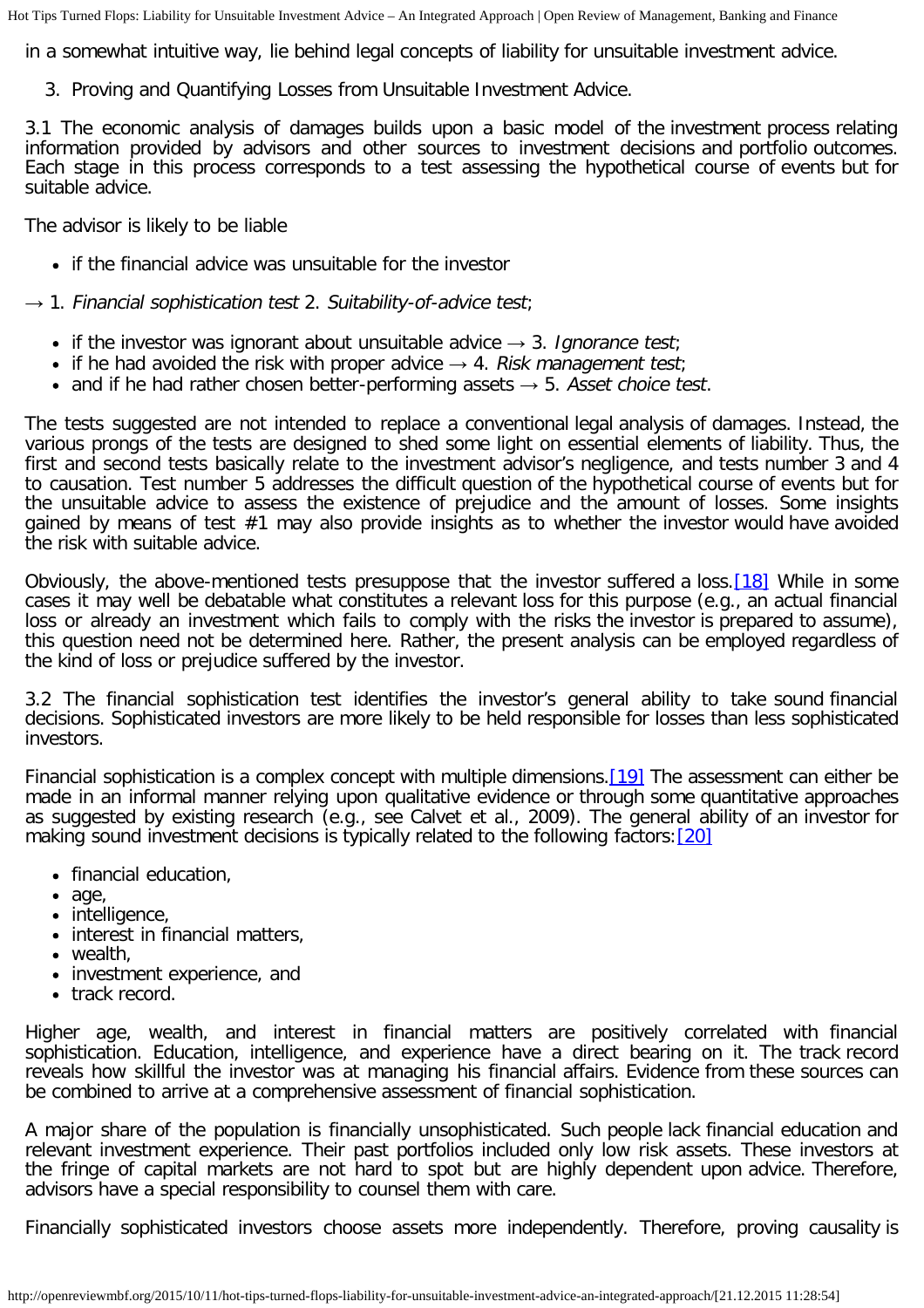harder because one must isolate the relative contributions of investors and advisors to the actual investment outcome as examined in the following tests.

3.3 The suitability-of-advice test examines whether an investor received suitable advice. The analysis focuses on the risk factors triggering the losses. Unsuitable advice is required for the liability of the investor. This is probably the key factor in investment advice. [\[21\]](#page-16-0)

<span id="page-5-0"></span>The suitability-of-advice test is rooted in portfolio and household finance research. The aims and the scope of the test are different, however. Portfolio theory and household finance aim at providing general solutions to portfolio choice. The suitability-of-advice test focuses more narrowly on specific instances of unsuitable advice, identifying clearly inferior rather than optimal portfolios. This difference is fortunate because neither portfolio theory nor household finance give unequivocal, numerically exact answers to the portfolio choice problem of a retail investor. However, "generally accepted investment principles (GAIP)" capturing the robust core of these theories usually suffice to assess whether advice was adequate. Hence, more specifically, the suitability-of-advice test examines whether the advisor correctly applied generally accepted investment principles to the financial profile of an investor and provided all relevant information about the resultant investment recommendations. The final point also matters because the advisor must communicate the outcome of the portfolio selection conducted for the client in an appropriate form.

<span id="page-5-1"></span>3.3.1 The concept of generally accepted investment principles was discussed in the finance literature by authoritative scholars $[22]$ ,  $[23]$ . The principles are less established than the generally accepted accounting principles from which the term is borrowed. Still, they capture essential features common to superior portfolios backed by extensive research in finance. A violation of these principles constitutes clear evidence about unsuitable advice without having to resort to full-blown portfolio optimization. Generally accepted investment principles are an important supplement to existing legal rules about advisors' duties because those rules often define only formal criteria, thus remaining economically void.

While the body of generally accepted investment principles has yet to be codified, the following rules rank high:

- broad diversification of assets to achieve a better risk-return profile,
- a consideration of the covariation of returns between assets to assess risk in the context of the overall portfolio,
- lower shares of investments into risky assets for more risk averse investors,
- <span id="page-5-2"></span>• less portfolio risk for less knowledgeable investors, [\[24\]](#page-16-3) and
- a preference for steady investment strategies over a frequent reshuffling of assets.

Gross violations of duty typically imply a violation of at least one of these rules, thus exposing the investor to too much risk or too high costs or both. For example, unsuitable advice is provided if

- an advisor recommends the purchase of a single security, thus overweighting the asset in the client's portfolio;
- he overloads on risky assets relative to the risk tolerance of the client and his ability to bear risk;
- the advisor neglects undesirable interactions of the recommended asset with the returns of other assets in the client's portfolio, thus creating pockets of highly correlated risks;
- he recommends the purchase of complex securities incommensurate to the financial sophistication of the investor; or if
- he recommends too frequent changes in the portfolio.

3.3.2 Sound investment advice must satisfy generally accepted investment principles as applied to an investor's financial profile. Profiles typically contain information about investment goals, investment horizons, risk tolerance, ability to bear losses, existing assets and corresponding risks, investment experience, and any additional constraints imposed by the investor upon the portfolio selection. Also, financial sophistication as analyzed in the first test is an important element. In most countries, financial profiles need to be provided in written form and have to comply with other legal rules.

Advisors may be tempted to exaggerate the willingness of the investor to take risk because they hope to use the investment profile as evidence shielding them later against possible lawsuits. Therefore, risk profiles should be cross-checked against the financial sophistication test for credibility. Information contained in the profile should be discounted if major deviations exist.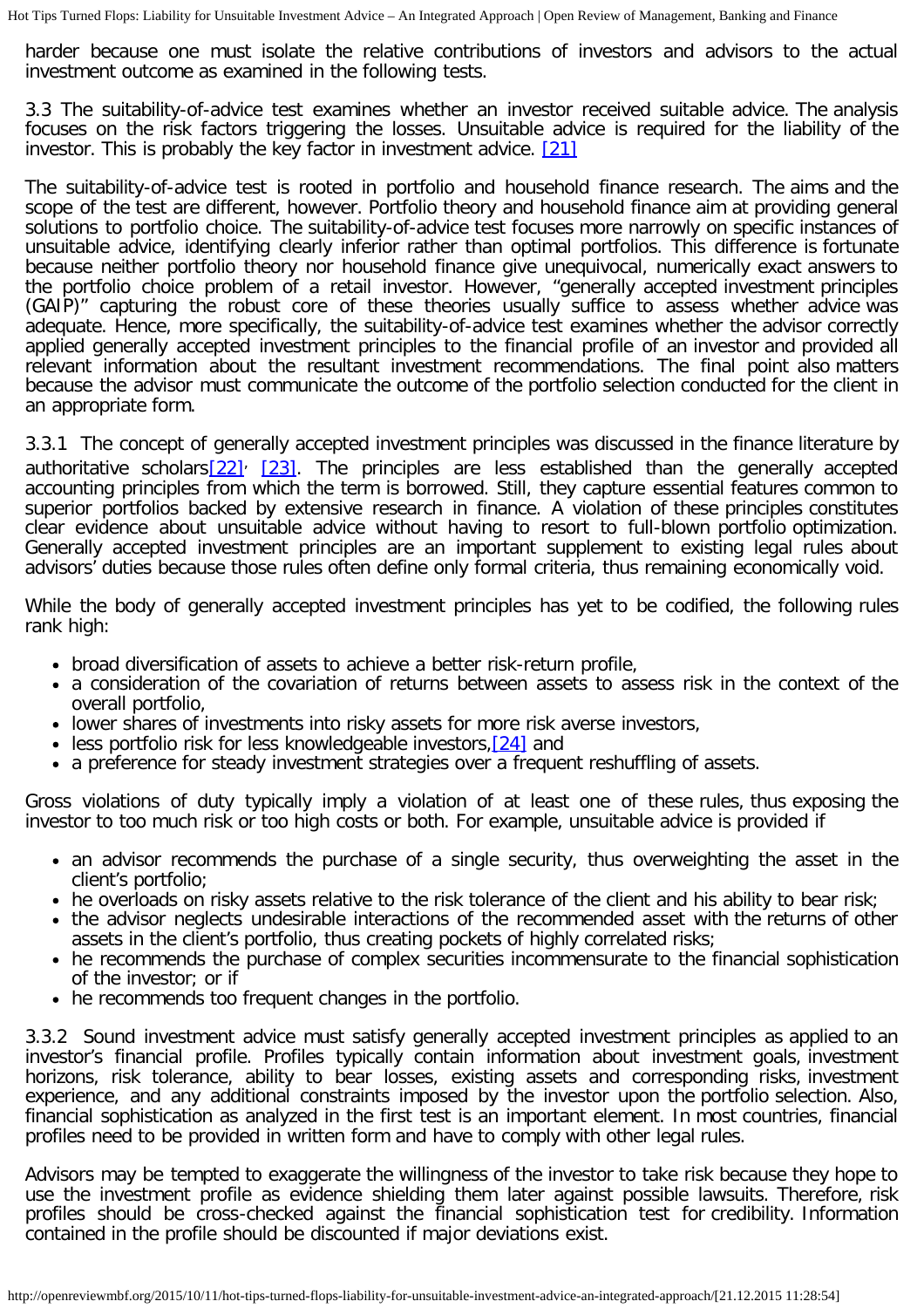Applying principles to profiles may appear to be a complicated process. However, a broadly diversified portfolio containing risk commensurate to the risk tolerance and the financial sophistication of the investor and obeying any additional constraints will usually be acceptable. Many broadly diversified mutual funds satisfy the criteria if they constitute an appropriate share of total assets and if the advisor provided information about the premium paid for active management relative to lower cost passive funds. The specific investment philosophy of a fund is less important. Research about naïve diversification shows that spreading risks among at least a certain number of assets (usually around 20) is of paramount importance for performance. The exact weighting policies matter less because they are often plagued by a lack of robustness (see DeMiguel et al., 2009).

For investors with average risk tolerance, best practice advisors typically recommend a share of risky assets equal to 30 to 50 percent of the total portfolio (see Canner et al., 1997). Shorter investment horizons and lower financial sophistication tend to reduce the appropriate share. Note also that research about household finance suggests to under weigh high-risk assets in the risky part of the portfolio if an investor faces significant income risk that is correlated with overall economic activity (see Guiso et al., 2012).

By applying generally accepted investment principles to the financial profile of an investor, the advisor arrives at specific investment recommendations. An essential point to be considered in the suitability-ofadvice test is the kind of information about these recommendations the advisor communicates to the investor. He should include all information about returns and risks of the assets relevant to his client. A misrepresentation of such features can trigger liability even if the application of the investment principles to the profile was correct. The investor might still have decided against the assets recommended if he had received proper information. Again, the emphasis lies on the risk factors causing the underperformance.

When considering the suitability of advice, a basic terminological distinction can be made. If advice was faulty because generally accepted investment principles were not correctly applied to the financial profile, the advice was "unsuitable for the investor." If the advice was faulty due to deficient information about recommended investments, the advice is termed "unsuitable for the assets recommended." This distinction matters because the assessment of damages crucially differs as will be shown in Section 3.7.[\[25\]](#page-16-4)

<span id="page-6-0"></span>3.4 Financial advice provides information to the investor. Properly provided advice must have the effect of liberating the advisor from liability. Therefore, the investor's knowledge about unsuitable advice must preclude liability. An investor knowing about the unsuitability of the advice consciously takes on risks and must also accept responsibility for losses. For an informed investor, unsuitable advice was not causal for losses. Therefore, the ignorance test addresses the question of whether the investor knew about the unsuitability of the advice. [\[26\]](#page-16-5)

<span id="page-6-1"></span>The advisor must provide advice in a form that is understandable to his client, thus accounting for his financial sophistication. Unsophisticated investors have a limited capacity to digest financial advice. Legal analysis will usually start from the assumption that unsophisticated investors did not know about the unsuitable advice.

For other investors, assessing their knowledge at the time of the investment decision poses analytical challenges because the scope for direct observation is limited. Tricky problems of asymmetric information can arise. Still, the following pieces of evidence are useful for assessing the knowledge of an investor:

- manifest information provided by the advisor such as documents handed over and explained to the investor;
- other manifest sources of information such as the financial press, subscriptions to investment newsletters, documents written by the investor, emails etc.;
- topics covered in financial education obtained by the investor;
- financial experience; and
- evidence in the financial history of the investor about an unwanted increase in risk due to a lack of information provided by the advisor.

Manifest sources of information can provide direct evidence about the knowledge of the investor. Financial education and financial experience concern key points already discussed under the financial sophistication test. The ignorance test considers their relevance more specifically for the risk leading to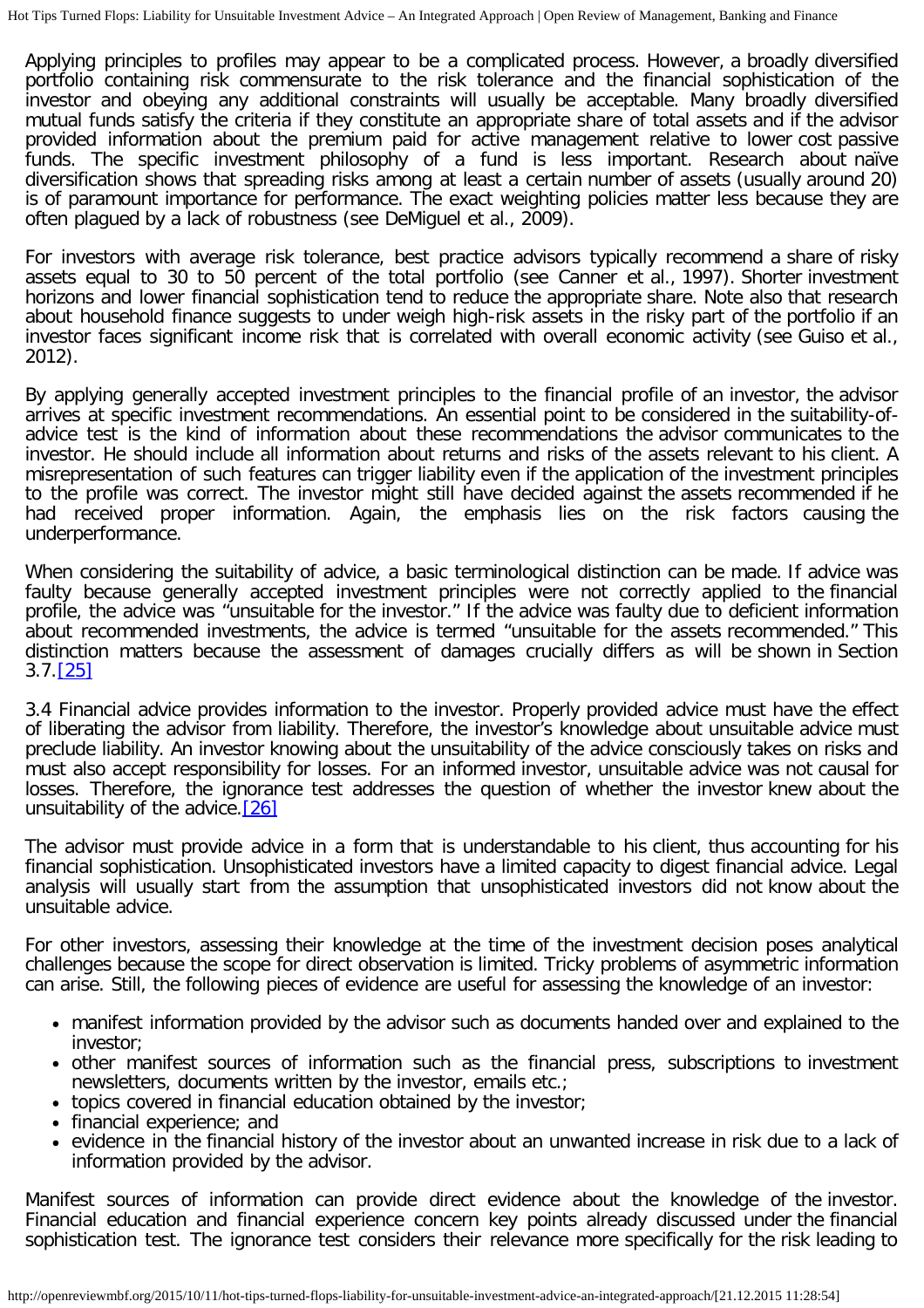the loss.

A major part of the financial experience of an investor is reflected in his financial history. It contains the kinds of risk the investor managed prior to the loss-making investment. An investor cannot claim ignorance if he learned about the risk under question from past portfolios. This insight is of far-reaching importance for the legal assessment of prejudice because it implies that an investor can only claim compensation for losses concerning risks that are essentially new to him. The portfolio history reveals which kinds of risk are ineligible for compensation. This fundamental feature of the ignorance test implies that more sophisticated investors holding bigger, better diversified portfolios face a higher threshold for passing the ignorance test because they are familiar with a bigger variety of risks. Conversely, for investors with low levels of financial sophistication, the ignorance test does not pose a big hurdle.

The financial history of the investor provides valuable information about his knowledge. Therefore, when assessing the suitability of an investment, courts also consider a client's trading and investment history. If the sophistication, or lack thereof, of the plaintiff is an issue, the client's trading history will usually be admissible into evidence.[\[27\]](#page-16-6)

<span id="page-7-0"></span>If the investor truly did not know about the unsuitable advice, he took on unwanted risk. This illusion must manifest itself as a surprise increase in the ex ante risk of his portfolio until he found out about the unsuitable advice. The issue can be analyzed statistically by examining structural breaks in the development of portfolio risk across time, accounting for changes in market risk. If such a surprise increase cannot be detected, it is not credible that the investor was not aware of the risk. The reverse need not hold true. A knowledgeable investor may deliberately "produce" a structural break in his portfolio risk by investing into the assets recommended, thus turning the liability of the advisor into a "put option." A high level of financial sophistication would be required for devising this strategy, however. Such a sophisticated investor is likely to stumble upon other points in the ignorance test. The example shows that testing for a surprise increase in risk can be of great help for assessing ignorance. Results from such an analysis should not be interpreted in isolation though.

A thorough assessment of the knowledge of the investor must also account for different degrees of ignorance and unsuitable advice. It can make a big difference to whether the advisor actively tried to cajole the investor into choosing unsuitable assets or whether he simply omitted relevant information. Also the investor may have possessed some knowledge suggesting that he was offered unsuitable advice, but he may have been uncertain about it, it may have existed in latent form, he may have only partly understood the full implications of the investment, the unsuitable advice may have irritated him, etc. In such cases, the advisor and the investor may have to bear joint responsibility for the losses. The burden sharing will depend upon how actively the advisor biased his advice and how easily the investor could have reduced or avoided the losses by making further inquiries, limiting his exposure. Only more sophisticated investors are likely to be held jointly responsible though.

3.5 The risk management test examines whether the risk management of the investor would have responded to adequate advice by rejecting the loss-making asset. Any investor claiming damages asserts that he had such effective risk management in place. Risk management is understood in a very broad sense including all kinds of approaches to portfolio choice limiting risk. Had the investor still opted for the same asset, the advice would not have caused the loss.

The risk management test only addresses the question whether the investor would not have invested into the loss-making asset. It remains largely mute about which alternative investment the investor would have chosen. The main reason is that in many cases clear-cut answers can be provided to the first question by considering inconsistencies with existing risk management. However, precise answers are hard to come by for the second question focusing more on specific characteristics of assets. The asset choice test in the next section deals with these issues in depth.

Explicit risk management needs to be distinguished from implicit risk management for the assessment of damages. Explicit risk management is helpful because it allows simulating whether using proper advice as an input into the risk management process would have resulted in a rejection of the loss-making asset. Implicit risk management can only be inferred from past portfolio patterns. Due to the need for indirect reasoning, the conclusions tend to be less robust than for explicit risk management.

3.5.1 Explicit risk management is characterized by a structured process limiting portfolio risk depending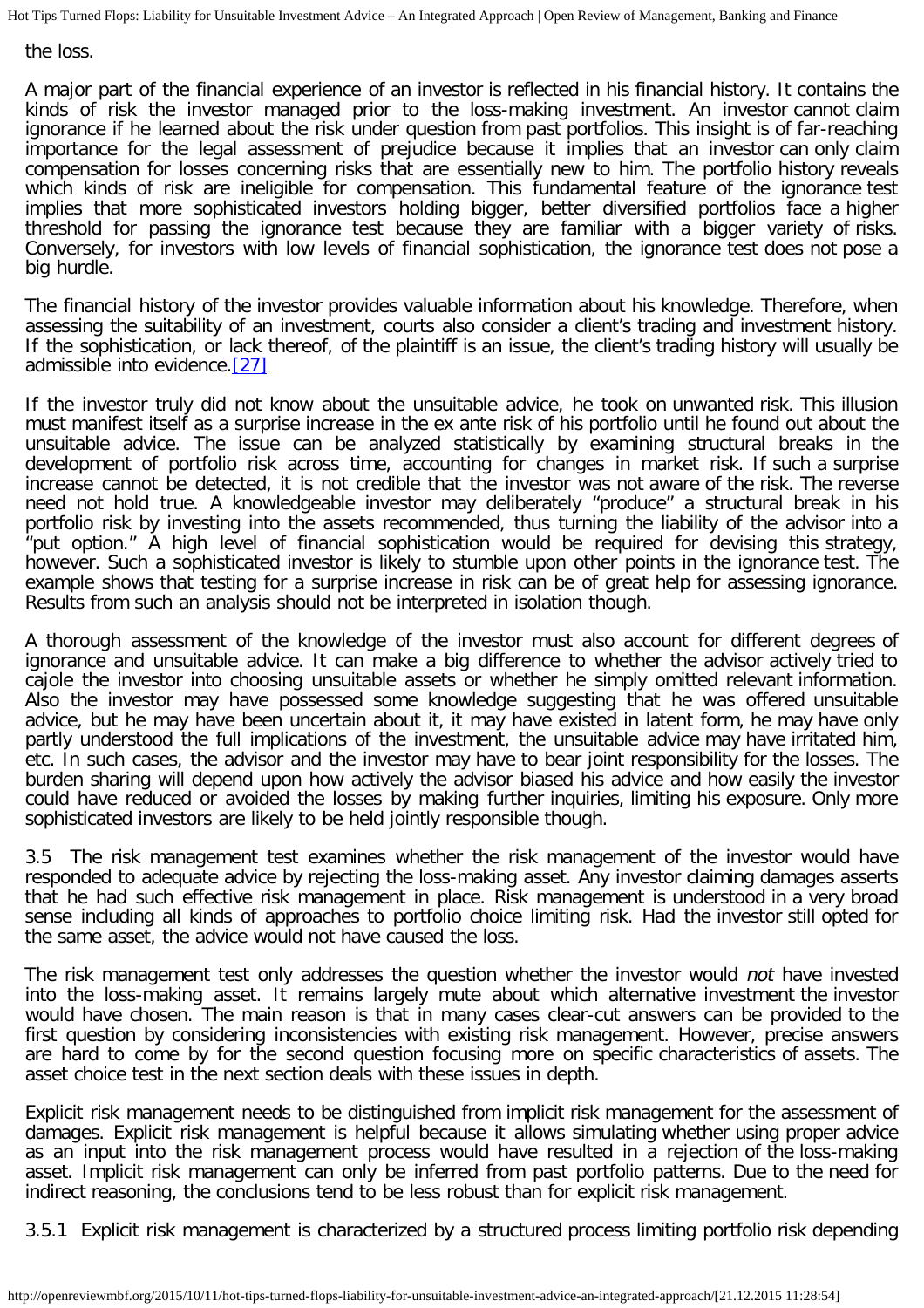upon the information provided by the advisor. Prime examples are investment algorithms or explicit risk criteria imposed by the investor such as in his financial profile. If an investment algorithm exists, one can simply feed the algorithm with the data from proper advice and observe whether the investment decision is changed. For retail investors such an algorithm is unlikely to be available. Their most important form of explicit risk management is the definition of risk limits in the financial profile. As discussed in Section 3.3.2, the financial profile includes explicit provisions about the risk tolerance of the investor, investment goals, or other asset criteria imposed by him. All these elements serve to narrow down the range of assets deemed acceptable from a risk perspective. Only assets fulfilling these risk criteria are suitable for the investor.

If an advisor violated the risk criteria explicitly imposed by the investor and recommended assets unsuitable for him, the risk management test can be conducted easily. Had the advisor recommended assets adequate to the investor, it is highly unlikely that the investor would still have selected the lossmaking assets from the large universe of possible assets against proper advice and his own stated intentions. Hence, it is practically certain that with proper advice, the investor would not have invested into the bad assets actually chosen. As a major conclusion, the risk management test will virtually never pose a hurdle if the advice was unsuitable for the investor.

3.5.2 In some cases, the analysis of explicit risk management criteria as included in the financial profile of the investor remains inconclusive. This may happen, for example, because the criteria were only loosely defined. Also, doubts may exist whether the document was distorted by the advisor towards higher risk as discussed in Section 3.3.2. The financial profile can be inconsistent, containing contradictory criteria. Particularly relevant is the case in which the advice was suitable for the investor, but unsuitable for the asset. Thus, the advice did not openly contradict the financial profile and generally accepted investment principles, but still the advisor failed to inform the investor about the relevant risk and return features leading to the losses. It is possible that the investor would still have decided against the assets recommended by the advisor if he had been properly informed.

In case there are no explicitly stated risk management criteria, one has to examine whether sufficiently stable risk patterns can be inferred implicitly from the portfolio history of the investor. If in the past the investor always adhered to certain risk principles, it is unlikely that he would have chosen assets inconsistent with these principles when obtaining proper information about them.

The reliable identification of risk patterns may be a tedious task. Yet, several analytical tools can be applied to this analysis. The clearest indirect evidence can be obtained if due to the unsuitable advice the ex ante portfolio risk of the investor significantly exceeded its global maximum in the entire portfolio history. If sufficient data is available, a statistical analysis of structural breaks can be conducted analogous to the ignorance test in Section 3.4.

A tricky issue to decide is which risk measure captures best the portfolio risk managed by the investor. Standard measures used in finance such as value at risk or the standard deviation of returns may be too difficult to obtain and interpret for a retail investor. Portfolio shares of certain asset classes or other more rudimentary measures may serve as a proxy capturing better actual portfolio behavior. Given a set of candidate risk measures obtained from this analysis, one can test statistically for structural breaks.

More often, retail portfolios will be either erratic or rather inertial, with infrequent transactions. Even if a lack of data rules out statistical analysis, informal examinations of stable behavioral portfolio patterns can still be meaningful and informative about risk limits followed by the investor. Erratic behavior is analytically harder to deal with than portfolio inertia. Section 3.7.4 will discuss this type of investors.

Violations of global risk maxima capture only gross instances of unsuitable advice. They have the benefit of being easily detectable in the data. However, it is possible that in less extreme cases the investor was still misinformed and would have decided against the asset with proper information even though global risk limits were not violated. Note that in these cases, recommendations are adequate to the investor, the size of the risk looks acceptable given past risks taken by the investor, and the actual risk management process is unobservable to outsiders. The advisor only omitted some information about the assets. In this case, the investor will have difficulty fulfilling the legal standard required for proving damages unless he can support his claim with additional, convincing evidence. Particularly, if the standard of proof is high, it will not be possible to establish with high certainty that the investor would have decided against the loss-making asset. This observation is important because it shows that cases in which the advice was unsuitable for the asset are harder to prove than cases with advice unsuitable for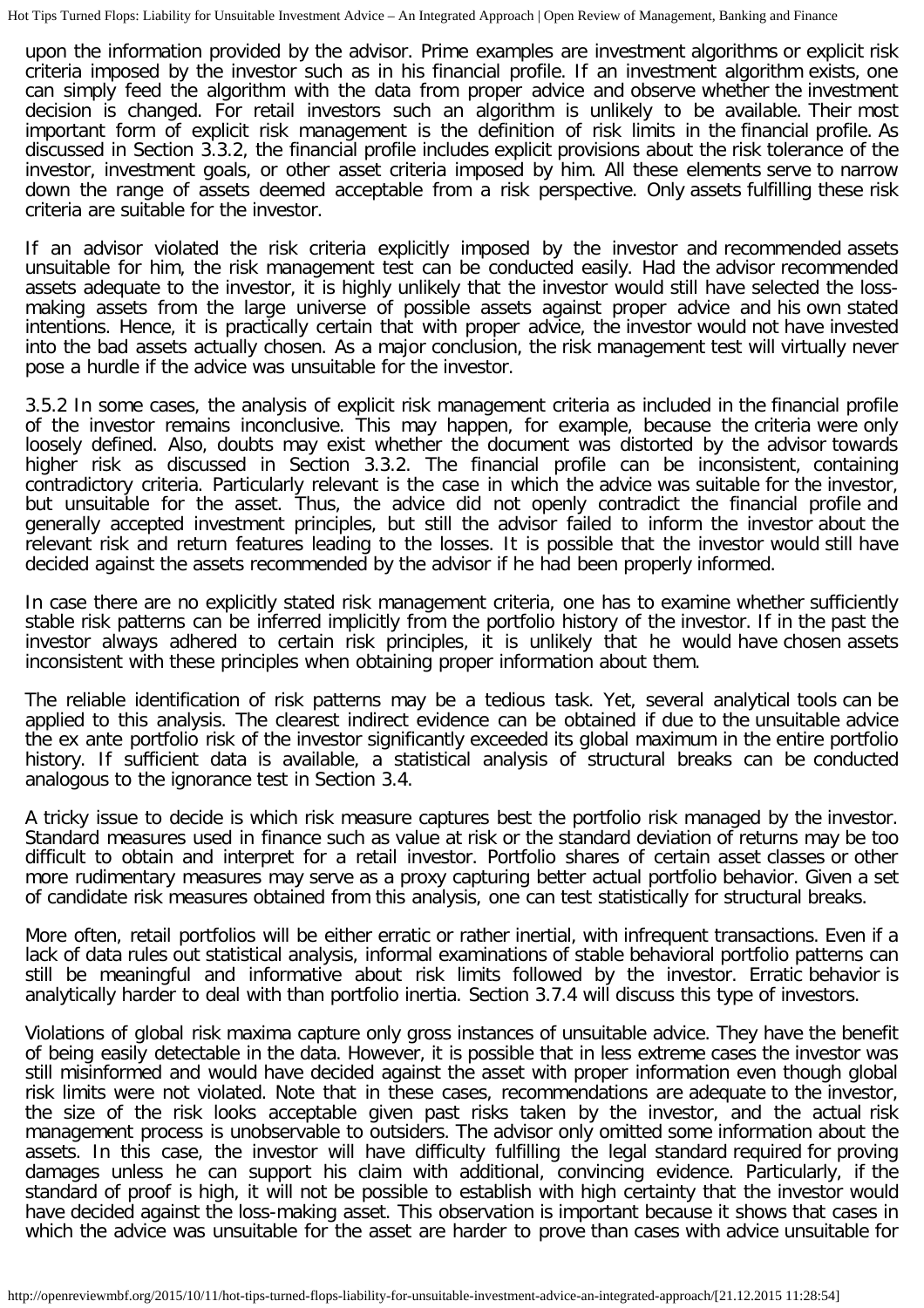the investor.

A final point worth noting about the risk management test is that the same logic applied to the identification of upper risk limits may also be applied to the identification of lower risk limits. The same kind of statistical tests can also be conducted to examine minimum risk levels. This point is of particular interest for the quantification of losses discussed in the following section. Investors may argue that they would have chosen safe assets but for the unsuitable advice. If the analysis of minimum risk limits suggests this choice to be unlikely, only riskier, potentially worse performing assets are to be considered for calculating damages.

<span id="page-9-0"></span>3.6 The asset choice test examines which assets an ill-advised, ignorant, risk managing investor would have chosen if he had received proper advice. This is in line with the ultimate goal of the law of damages to place claimant in the same position as he would have been in if he had not sustained the wrong. While clear in principle, determining the hypothetical course of events as to what would have happened if the unsuitable advice had not been given can be extremely difficult. [\[28\]](#page-16-7) Courts will generally be willing to accommodate for these difficulties. Thus, in the common law, once the injured client puts forward sufficient proof of a fiduciary breach, the onus shifts to the investment advisor to prove the loss would have occurred regardless of the breach.

The asset choice test draws upon the preceding tests; hence, it cannot be sensibly interpreted in isolation. The asset choice test poses a formidable analytical task because both investor behavior and financial markets are very complex. Usually, there is not just one likely course of events. Therefore, exact predictions of alternative behavior with suitable advice are impossible. Fortunately, legal analysis only requires tough standards of proof for establishing liability. Once liability is established, the standards of proof are lowered and estimates for approximating the extent of compensation are permissible. This same reasoning is applied in the asset choice test here.

The first step in the asset choice test is to collect all constraints narrowing down the set of eligible alternative assets as available from the case. The following pieces of evidence can be helpful for this analysis:

- Investment criteria derived from the financial profile such as investment goals, risk tolerance, preferred categories of assets,… The appropriate benchmark has to be determined in each case, depending upon the circumstances and risk aversion of the investor;  $[29]$
- <span id="page-9-1"></span>• investment categories about which the investor is knowledgeable as derived from the ignorance test;
- upper and lower boundaries on acceptable risk resulting from the risk management test;
- and preferences revealed by the asset choice with unsuitable advice: if the investor believed to acquire a medium risk asset of a certain type and was actually recommended a high risk asset, the actually desired asset may be a good approximation for the alternative choice of the investor.

These criteria reducing the set of alternative eligible assets need to be categorized further into such criteria which are highly certain and into other, less certain criteria. For proving liability, only the highly certain criteria should be considered. If (almost) all assets in this set performed better than the lossmaking asset, it is highly likely that damage exists. This conclusion completes the proof for establishing liability. Note that this proof does not require an exact determination of the quantum of damages.

If a substantial share of eligible assets performed at least as badly as the loss-making asset actually chosen, a high standard of proof cannot be satisfied. For lower standards of proof, it will matter how big this share of badly performing assets was and how likely the investor was to select these assets.

If liability can be established to the requisite legal standard, less exact estimations of the quantum of damages suffice from a legal perspective. Hence, the other, less certain criteria can also be used to narrow down further the set of eligible assets. An approximation of the value of the alternative investment with proper advice is obtained by taking some average across the value of the remaining assets. For example, an index may be constructed expressing the average value of the alternative asset holdings. Thus, in a 1985 case, the court based its decision on the performance of the TSX's main index over the relevant time period. [\[30\]](#page-16-9)

<span id="page-9-2"></span>Note that it is not a hopeless task to examine whether all the eligible assets performed better than the loss-making asset actually chosen. As, typically, the unsuitable asset recommended exhibited too much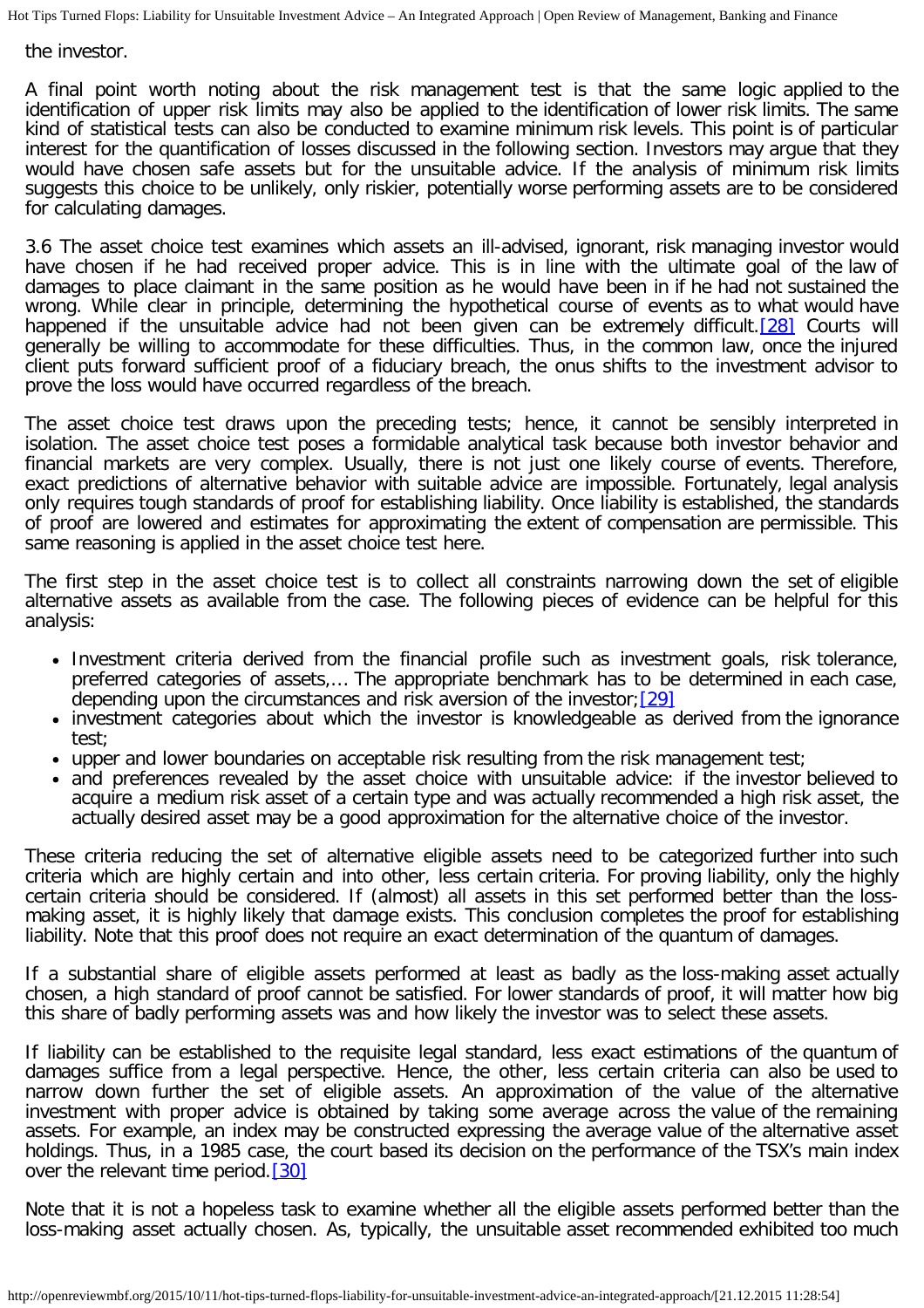risk and the investor would have actually desired to hold lower risk assets, in many cases, the lower risk assets should have performed better than the loss-making high-risk asset. Hence, in clear-cut cases of unsuitable advice, the asset choice test should yield convincing results. On the other hand, the test implies that in a general market downturn also many of the alternative assets will lose value, thus, either making the proof impossible or at least limiting the amount of compensation.

3.7 The importance of each of the five tests for proving damages varies depending upon the type of investor and the kind of unsuitable advice considered. Four distinct groups of cases emerge: (i) financially unsophisticated investors, (ii) at least moderately sophisticated investors receiving advice unsuitable for an investment, (iii) at least moderately sophisticated investors receiving advice unsuitable for the investor, and (iv) erratic investors. Each of these cases requires a closer examination.

3.7.1 The financial sophistication test reliably identifies financially unsophisticated investors because a complete lack of financial education and financial experience is clearly discernible. Due to a lack of capacity to take informed investment decisions alone, an unsophisticated investor can only follow advice or gamble. However, financially unsophisticated investors are not habitual gamblers. With financial experience from past risky investments, they would not qualify as unsophisticated. Hence, unsophisticated investors basically follow the advice provided by the advisor or hold riskless assets. This behavioral feature of unsophisticated investors also implies a clear answer to the question of how the investor would have invested with proper advice: He would most likely have followed the recommendations as he did for unsuitable advice.<sup>[31]</sup> The economic content of the adequate recommendations matters for establishing liability and quantifying the extent of losses. The asset choice test needs to be conducted from the perspective of the advisor asking what assets would have constituted adequate advice and how they would have performed. Because an unsophisticated investor would usually have been recommended lower risk assets, the establishment of liability should be clear in most cases.

<span id="page-10-0"></span>As a conclusion, for financially unsophisticated investors, the analysis of prejudice focuses on the normative question whether the investor received adequate advice. The financial sophistication test and the suitability- of-advice test particularly matter. The asset choice test needs to be conducted from the normative perspective of adequate advice. The ignorance test does not pose a hurdle because unsophisticated investors are unlikely to be aware of unsuitable advice. The risk management test is also satisfied because unsophisticated investors largely delegate risk management to the advisor.

3.7.2 If an investor received advice consistent with his financial profile and with generally accepted investment principles, but was not properly informed about the relevant risk and return features of the asset leading to the loss, he received advice unsuitable for the asset. Investors have to be at least moderately financially sophisticated because otherwise they belong to the category analyzed in the preceding subsection.

The establishment of liability due to advice unsuitable for assets requires a thorough consideration of all five subtests. The main hurdles are posed by the ignorance and the risk management test. The more sophisticated an investor, the harder he will find it to prove that he did not know about the risk leading to the loss. Also, clear portfolio patterns must be identifiable in the portfolio history of the investor contradicting an investment into the loss-making asset. Again, risk-taking and fluctuations in portfolio values are more common for sophisticated investors. Hence, it becomes harder to show that the lossmaking asset would have been rejected with suitable advice.

3.7.3. If an at least moderately sophisticated investor received advice inconsistent with his financial profile and generally accepted investment principles, the advice was unsuitable for the investor. Typically, the advice ran counter to risk constraints imposed by the investor. As discussed in Section 3.5, the risk management test becomes much simplified because such risk constraints are the most important form of explicit risk management for retail investors. Had the investor received proper advice conforming to his risk constraints, it is highly unlikely that he would still have invested into the loss-making asset.

As a conclusion, if advice was unsuitable for an investor, even a more sophisticated investor can convincingly argue that he would have avoided the loss with proper advice. The main challenge for such investors remains the ignorance test because still an investor cannot claim damages for risks he was aware of.

3.7.4. Many real-world retail investors follow suboptimal portfolio policies, moving in and out of assets.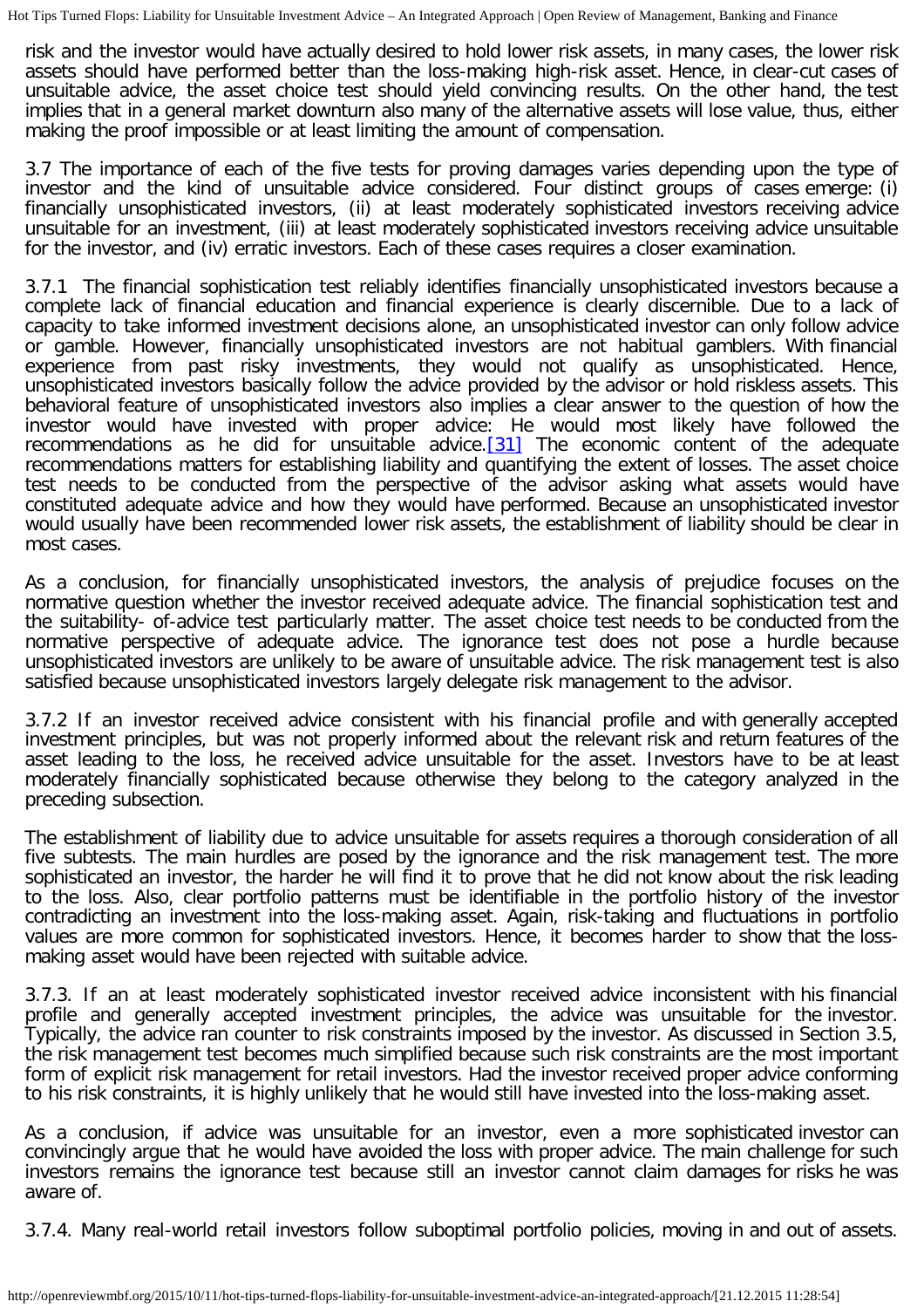They are driven by unsound investment strategies, dubious information, individual passion, market sentiment, sometimes following advice, and sometimes deciding against it. They can be considered erratic investors. Such investors may have a hard time proving their case even if they were ill-advised and really would have rejected the loss-making asset with suitable advice. Due to their capital market experience, they do not qualify as financially unsophisticated. They face difficulties passing the ignorance test because they were exposed to many kinds of risks in the past even if their actual learning from past losses was limited. Their lack of consistent risk management also makes it hard to pass the risk management test.

The question for the law of damages is whether such investors should go unprotected. Evil-minded advisors could spot these investors and cajole them into buying risky assets, thus generating fee income without having to fear liability claims. It may be argued that erratic investors should obtain some, though not full, compensation. Sometimes they suffer true damages because proper advice would really have guided them to better investment performance.

A critical issue to be considered with erratic investors is the standard of proof. If near certainty is required, erratic investors face a low chance of successfully making a case in traditional tort law. A lower standard of proof increases their chance, but still the hurdle remains high. Joint responsibility may apply in some cases, leading to the result that the investor obtains partial compensation. However, joint responsibility generally has special prerequisites.

An alternative concept addressing the concern about erratic investors is stochastic causation. Stochastic causation applies if losses were caused to members of a group with some probability. However, whose loss was due to the damaging source under question and who suffered losses from other sources cannot be identified. The solution is to pay damages to each member of the group, but only proportional to the probability of having been affected. Stochastic causation addresses the problem of awarding compensation in complex cases with lots of uncertainty. Still, it may pose major conceptual challenges for traditional law.

The analogy carrying over to erratic investors is that in a certain percentage of cases the investor would have truly followed the better advice and thus avoided losses. It only remains unclear how in the case under question the investor would have decided due to his inherently stochastic behavior. Again, the investor would receive only part compensation for losses. It may be a tricky task to assess the probability that a given investor would have followed suitable advice to determine his due share. Still, the concept of stochastic causation deserves more consideration in the discussion about damages for unsuitable investment advice. It may provide a solution to the problem that an important group of investors miss out on compensation they should actually receive.

3.7.5. Summing up all subcases considered so far, a testing scheme emerges from the analysis. Financial sophistication (test 1) and suitability of advice (test 2) always need to be examined. If advice was unsuitable and the investor's financial sophistication is low, the advisor is likely to be liable and the quantum is determined by looking at suitable recommendations. For at least moderately financially sophisticated investors, their ignorance about the risk leading to the loss always has to be examined (test 3). Furthermore, if the advice was unsuitable to the at least moderately sophisticated investor, the risk management test (test 4) usually will be passed and one can proceed directly to the asset choice test (test 5). If the advice was unsuitable to the asset into which an at least moderately financially sophisticated investor had invested, all five tests need to be conducted to assess damages.

Each of the tests is supported by a set of analytical tools as developed in the preceding sections which mostly rely upon generally available information. Hence, the tests can be readily applied in practical cases.

3.7.6 The analysis above suggests that the correct determination of the degree of an investor's financial sophistication is critical for assessing liability. However, it should be noted that the threshold for proving damages rises only gradually. A moderately sophisticated investor will not find it much harder than the unsophisticated investor to prove his case. It will be credible that he did not know about the unsuitability of advice. Undesired high risk will pop out from a smallish portfolio of moderately risky assets.

At the other end of the spectrum, highly sophisticated investors face a lower chance of successfully claiming damages. They will find it hard to prove their ignorance and to prove for a broadly diversified portfolio including high-risk assets that they would not have invested into the loss-making asset but for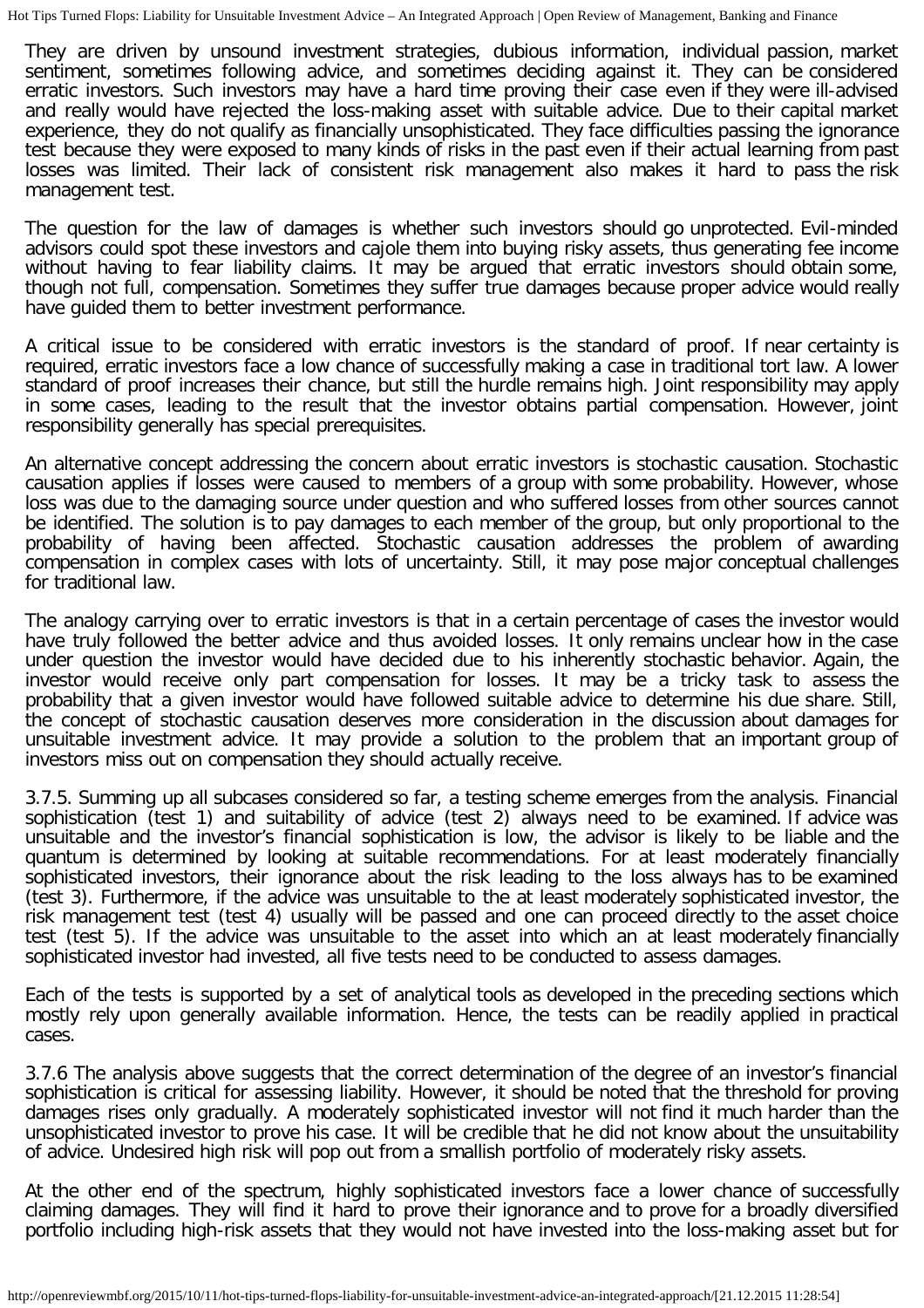proper advice. Only if the risk was quite esoteric and if the investment explicitly contradicted their risk management, it may be convincing that they suffered damages.

4. Integrating concepts from law and economics, the paper aims at developing an applicable approach for a better handling of liability. First, important legal dimensions are spelled out. Then, five economic tests are developed to assess the suitability of advice, causation, and the foundation as well as the amount of losses. The tests examine each stage in the chain of events from unsuitable advice to underperformance. The motivation for the tests is derived from law, their intellectual foundation draws upon economic research, and their design is chosen with an eye on practical applicability. The tests are supported by a set of analytical tools developed in this paper to meet specific legal needs.

To provide a better economic foundation for legal assessments of liability for unsuitable investment advice, the tests suggest to

- assess suitability based upon generally accepted investment principles,
- assess the ignorance of the investor by looking at surprise increases in his portfolio risk,
- assess portfolio behavior by looking at inconsistencies between risk management principles followed by the investor and the assets recommended,
- assess asset choice with suitable advice by focusing on the most likely investment alternatives and building an index to gauge performance.

As a major conclusion, the paper emphasizes the role of the financial sophistication of an investor for determining liability. Financial sophistication marks the line between the responsibility of advisors and investors. The more sophisticated an investor, the less likely he is to pass all tests and to claim liability successfully. It also matters whether the advice was unsuitable for the investor or for the asset recommended, as the latter is harder to prove. Most protection is granted to unsophisticated investors. The paper takes an intermediate position in the discussion about liability for unsuitable investment advice, holding advisors and investors accountable depending upon their relative influence on the investment outcome.

Some questions alluded at in this paper, however, need further research, such as a more detailed analyses of past portfolio patterns, issues of asymmetric information complicating the proof of losses, the codification of generally accepted investment principles, or the adaptation of the framework to specific jurisdictions and cases. These issues at the intersection of law and economics need more thorough discussion which is beyond the scope of this paper.

### **References**

Agnew Julie R., & Szykman, L. R., (2005). "Asset Allocation and Information Overload: The Influence of Information Display, Asset Choice, and Investor Experience." The Journal of Behavioral Finance 2005, Vol. 6, No. 2, 57–70.

Bernheim, B.D. & Rangel, A. (2009). "Beyond Revealed Preference: Choice-Theoretic Foundations for Behavioral Welfare Economics", Quarterly Journal of Economics , 124, 51-104.

Blomvall, J. & Lindberg, P. O. (2003), "Back-testing the performance of an actively managed option portfolio at the Swedish Stock Market, 1990-1999". Journal of Economic Dynamics & Control 27, 1099- 1112.

Bodie, Z. & Crane, D. (1997). "Personal Investing: Advice, Theory, and Evidence", Financial Analysts Journal, 53, 13-23.

Bolton, P., Freixas, X. & Shapiro, J. (2007). "Conflicts of Interest, Information Provision, and Competition in the Financial Services Industry", Journal of Financial Economics, 85, 297-330.

Brandt, M. (2010). "Portfolio Choice Problems", in Y. Ait-Sahalia and L.P. Hansen (eds.), Handbook of Financial Econometrics, Vol. 1, North Holland, 269-336.

Calvet, L., Campbell, J. & Sodini, P. (2009). "Measuring the Financial Sophistication of Households", American Economic Review: Papers and Proceedings, 99, 393-398.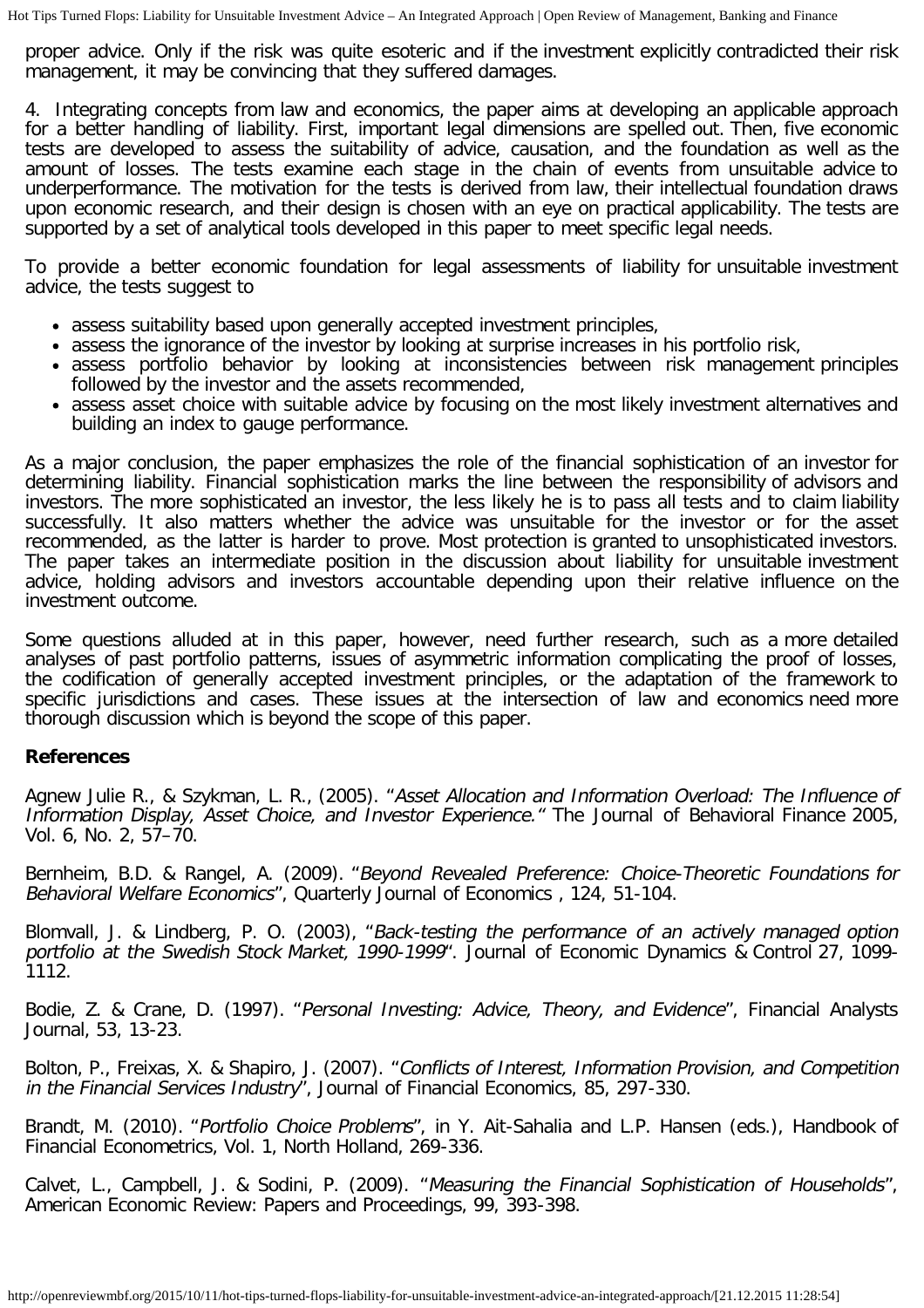Campbell, J.Y. (2006). "Household Finance", Journal of Finance, 66, 1553-1604.

Canaris, C.-W., Die Vermutung aufklärungsrichtigen Verhaltens und ihre Grundlagen, in Festschriftfür Walther Hadding (2004) 3 f.

Canner, N., Mankiw, N.G., Weil, D. (1997). "An Asset Allocation Puzzle", American Economic Review. Vol. 87, 181-191.

Cesari, R. & Cremonini, D. (2003), "Benchmarking, portfolio insurance and technical analysis: a Monte Carlo comparison of dynamic strategies of asset allocation". Journal of Economic Dynamics & Control 27, 987-1011.

Clarke, G., "Liability and Damages in Unsuitable Investment Advice Cases" (2005), [http://www.investorvoice.ca/Research/LIABILITY\\_AND\\_DAMAGES.pdf](http://www.investorvoice.ca/Research/LIABILITY_AND_DAMAGES.pdf),

Conaglen, M., "Equitable compensation for breach of fiduciary dealing rules", 2003 Law Quarterly Review 246.

DeMiguel, V., Garlappi, L. & Uppal, R. (2009). "Optimal versus Naïve Diversification: How Inefficient is the 1/N Portfolio Strategy?". The Review of Financial Studies, Vol. 22, 1915-1953.

Elton, E. & Gruber, M. (1997). "Modern Portfolio Theory, 1950s to Date", Journal of Banking and Finance, 21, 1743-1759.

Gaivoronskia, A. A. & Stellab, F. (2003), "On-line portfolio selection using stochastic programming". Journal of Economic Dynamics & Control 27, l 013 – 1043.

Gorton, G. & Penacchi, G. (1990)."Financial Intermediaries and Liquidity Creation", Journal of Finance, Vol. XLV, 49-71.

Grifoni, A. & Messy, F. (2012), "Current Status of National Strategies for Financial Education: A Comparative Analysis and Relevant Practices", OECD Working Papers on Finance, Insurance and Private Pensions, No. 16, OECD Publishing. <http://dx.doi.org/10.1787/5k9bcwct7xmn-en>

Guiso, L. & Sodini, P. (2012). "Household Finance: An Emerging Field", CEPR Discussion Paper, No. 8934.

Hackethal, A., Haliassos, M. & Jappelli, T. (2012). "Financial Advisors: A Case of Babysitters?", Journal of Banking and Finance, 36, 509-524.

Hackethal, A., Inderst, R. & Meyer, S. (2010). "Trading on Advice", CEPR Discussion Paper, No. 8091.

Inderst, R. & Ottaviani, M. (2012). "Financial Advice", Journal of Economic Literature, 50, 494-512.

Jacobs, H., Müller S. & Weber M., (2010) "How should private investors diversify? - An empirical evaluation of alternative asset allocation policies to construct a world market portfolio". November 16, 2010, Electronic copy available at: [http://ssrn.com/abstract=1471955.](http://ssrn.com/abstract=1471955)

Kelley, E. K. & Tetlock, P. C., (2013). "How Wise Are Crowds? Insights from Retail Orders and Stock Returns.", The Journal of Finance Volume 68, Issue 3, pages 1229–1265, June 2013.

Kock, B., "Liability for unsuitable advice on investment funds (Austria)", Journal of International Banking Law and Regulation 2011, 26 (9), 461.

Kodek, G., "Ausgewählte Fragen der Schadenshöhe bei Anlegerschäden" (Selected questions of quantum in investor damages cases), Österreichisches Bankarchiv 2012, 11.

Krausz, M. & Paroush, J. (2002). "Financial Advice in the Presence of Conflict of Interest", Journal of Economics and Business, 54, 55-71.

Leupold, P., & Ramharter, M., "Anlegerschaden und Kausalitätsbeweis bei risikoträchtiger hypothetischer Alternativanlage" (Investor damages and proof of causation in case of high-risk hypothetical alternative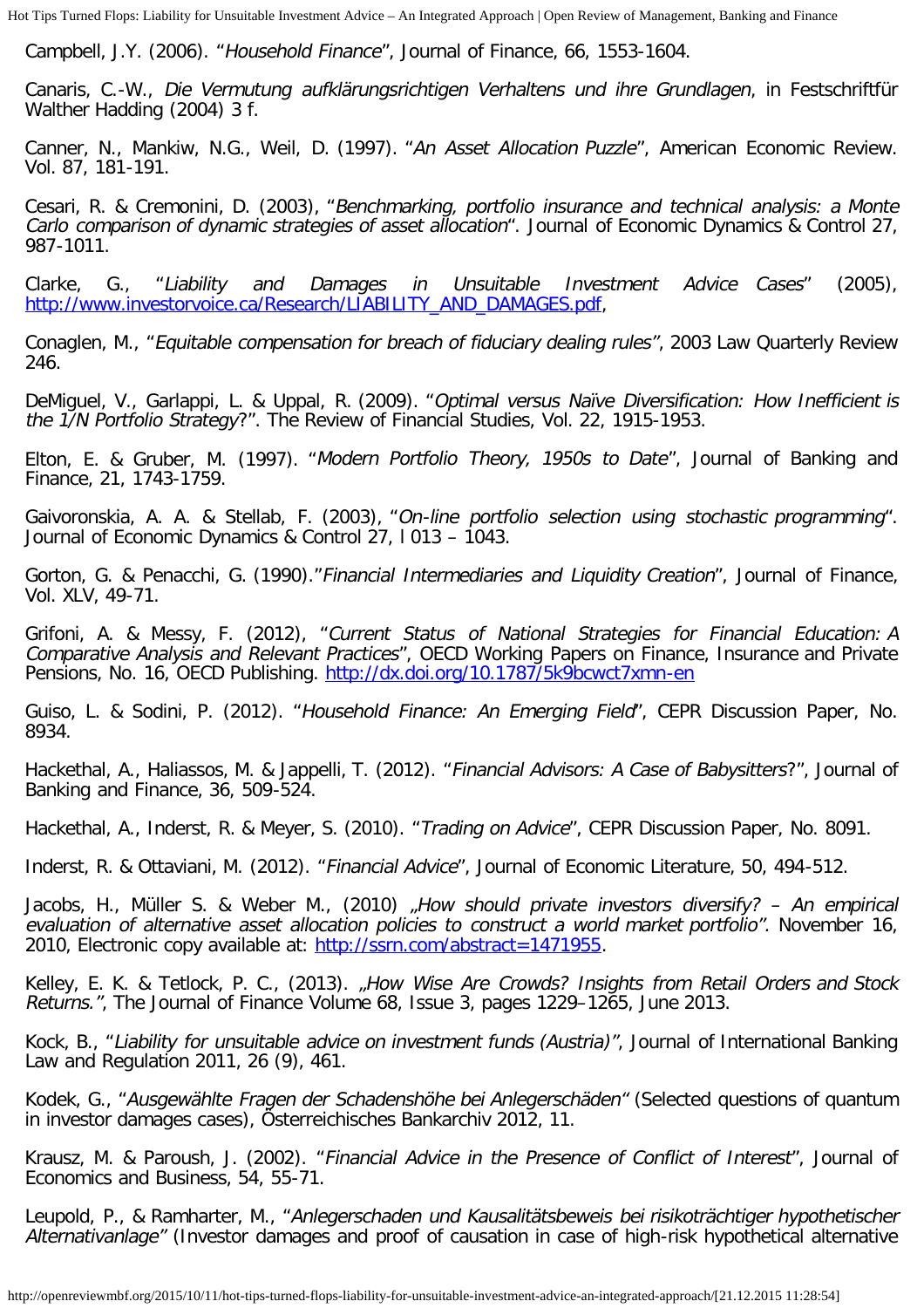investments), Österreichisches Bankarchiv 2010, 718.

Lusardi, A. & Mitchell, O.S. (2011). "Financial Literacy Around the World". Journal of Pension Economics and Finance, 10, 497-508.

Lusardi, A., & Mitchell O. S., (2013). "The Economic Importance of Financial Literacy: Theory and Evidence". National Bureau of Economic Research Working Paper 18952 April 2013.

Manzini, P. & Mariotti, M. (2009). "Consumer Choice and Revealed Bounded Rationality", Economic Theory, 41, 379-392.

Parker, L., "Stockbroker Litigation", American Jurisprudence. Trials. Database (updated April 2011).

Poole, J., and Devenney, J., "Reforming damages for misrepresentation: The case for coherent aims and principles", Journal of Business Law 2007, 269.

President's Advisory Council on Financial Capability. "Interim Report." Washington, D.C., January 18, 2012

Romagnoli, A. & Trifilidis, M., (2013). "Does financial education at school work? Evidence from Italy." Bank of Italy, Questioni di Economia e Finanza (Occasional papers), Number 155 – April 2013.

Ryan, M., & Young, A, Springwell "Are the English Courts the venue of last resort for complex investor claims?" 2009 Journal of International Banking Law and Regulation 2009, 24 (1), 54.

Stapleton, J., "Cause in fact and the scope of liability for consequences", 2003 Law Quarterly Review 288.

Thorsen, M.S., Kaplan, R., Hakala,S., "Rediscovering the Economics of Loss Causation", 6 Journal of Business and Securities Law 93 (April 2006).

Wagner, G., "Schadensberechnung im Kapitalmarktrecht" (The determination of quantum in capital market law), Zeitschrift für Unternehmens- und Gesellschaftsrecht 2008, 495 ÖBA 2012, 11.

<span id="page-14-0"></span>[\[1\]](#page-2-0) See Lusardi and Mitchell (2011), (2013) for an overview on the international evidence about financial literacy. However, public awareness of the lack of financial affairs has grown as well and have led to increased efforts to remedy the situation; see Grifoni and Messy (2012) for OECD, or President's Advisory Council on Financial Capability (2012) for the US, or Romagnoli and Trifilidis (2013). The number of policies and/or empirically oriented contributions are increasing.

<span id="page-14-1"></span>[\[2\]](#page-2-1) For the United States, see, for example, Parker, Stockbroker Litigation, American Jurisprudence. Trials. Database (updated April 2011); for Canada, see Clarke, Liability and Damages in Unsuitable Investment Advice Cases (2005), [http://www.investorvoice.ca/Research/LIABILITY\\_AND\\_DAMAGES.pdf](http://www.investorvoice.ca/Research/LIABILITY_AND_DAMAGES.pdf); for the United Kingdom, see Conaglen, Equitable compensation for breach of fiduciary dealing rules, 2003 Law Quarterly Review 246; Poole, Reforming damages for misrepresentation: The case for coherent aims and principles, Journal of Business Law 2007, 269; Ryan & Young, Springwell – Are the English Courts the venue of last resort for complex investor claims? 2009 Journal of International Banking Law and Regulation 2009, 24 (1), 54; Thorsen, Kaplan & Hakala, Rediscovering the Economics of Loss Causation, 6 Journal of Business and Securities Law 93 (April 2006), for Germany Wagner, Schadensberechnung im Kapitalmarktrecht (The determination of quantum in capital market law), ZGR 2008, 495, for Austria Kock, Liability for unsuitable advice on investment funds (Austria), Journal of International Banking Law and Regulation 2011, 26 (9), 461; Kodek, Ausgewählte Fragen der Schadenshöhe bei Anlegerschäden (Selected questions of quantum in investor damages cases), ÖBA 2012, 11; Leupold & Ramharter, Anlegerschaden und Kausalitätsbeweis bei risikoträchtiger hypothetischer Alternativanlage (Investor damages and proof of causation in case of high-risk hypothetical alternative investments), ÖBA 2010, 718.

<span id="page-14-2"></span>[\[3\]](#page-2-2) The household finance literature as surveyed by Campbell (2006) and Guiso and Sodini (2012) provides very useful positive and normative analyses of households' investment behavior. Research on financial advice focuses on the agency problem between financial advisors and individual investors. See the survey by Inderst and Ottaviani (2012); theoretical work by Bolton, Freixas, and Shapiro (2007) and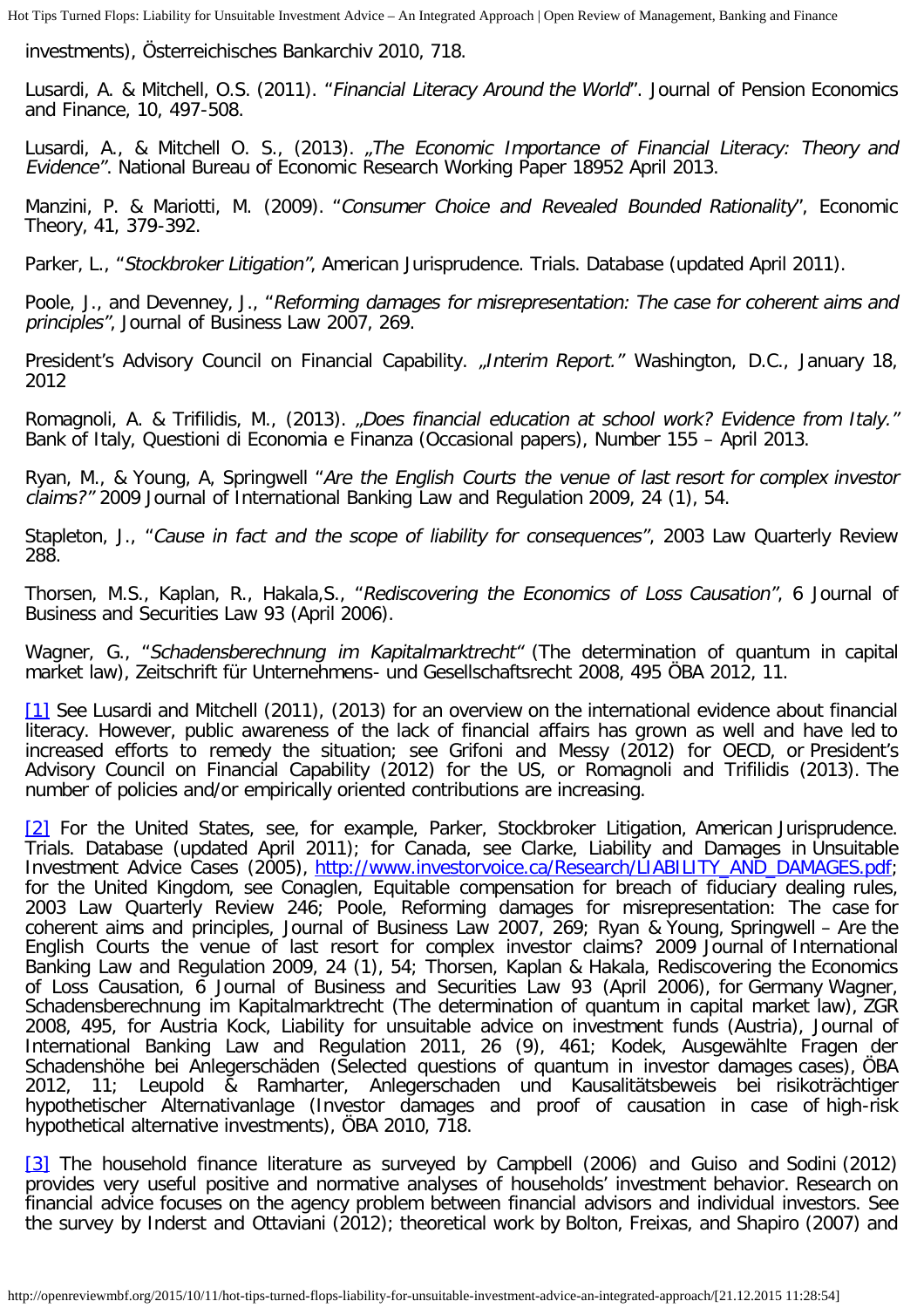Krausz and Paroush (2002); or empirical studies by Hackethal et al. (2009 and 2010).

<span id="page-15-0"></span>[\[4\]](#page-2-3) It goes without saying that the analysis has to concentrate on a small issue to achieve results. Quite a lot of interesting questions such as dynamics of investment, time horizons, asymmetric information, etc. have to be neglected; for introductions to these issues, see Cesari and Cremonini, (2003), Gaivoronskia and Stellab, F. (2003), Blomvall and Lindberg (2003), Agnew and Szykman (2005).

<span id="page-15-1"></span>[\[5\]](#page-2-4) This is the case in the United States under SEC Rule 10b-5. See, e.g., Dura Pharmaceuticals v Broudo, 344 US 336 (2005), at 341.

<span id="page-15-2"></span>[\[6\]](#page-2-5) In spite of the paramount importance of the concept of causation, there is surprisingly little legal authority on the question of causation. See Rt Hon Lord Hoffmann, "Common Sense and Causing Loss", unpublished lecture delivered to the Chancery Bar Association, June 15, 1999, noting that the numerous judicial citations of "common sense" in relation to "causation" often "conceal, or perhaps reveal, a complete absence of any form of reasoning" in the best tradition of English anti-intellectualism. See also Fairchild v Glenhaven Funeral Services Ltd [2003] 1 A.C. 32 at [53].

<span id="page-15-3"></span>[\[7\]](#page-2-6) See, e.g., Barnett v Chelsea & Kensington Hospital [1969] 1 QB 428.

<span id="page-15-4"></span>[\[8\]](#page-2-7) Bristol v West Building [1998] Ch 1.

<span id="page-15-5"></span>[\[9\]](#page-2-8) Kwasny v United States, 823 F2d 194 (7<sup>th</sup> Cir 1987).

<span id="page-15-6"></span>[\[10\]](#page-3-0) For purposes of this paper it is not necessary to distinguish between contractual and fiduciary duties in this respect since this distinction is irrelevant for the underlying economic questions.

<span id="page-15-7"></span>[\[11\]](#page-3-1) See, for example, German Federal Supreme Court NJW 1993, 2433.

<span id="page-15-8"></span>[\[12\]](#page-3-2) FINRA Rule 2310 requires the representative to only make suitable recommendations and to deal fairly with customers.

<span id="page-15-9"></span>[\[13\]](#page-3-3) For a discussion of the concept of fiduciary duty in this context from a perspective of Canadian law, see Clarke, Liability and Damages in Unsuitable Investment Advice Cases (2005) 32 et seq. However, the elements discussed by Clarke are relevant for the determination of the nature and scope of duties of care under civil law as well.

<span id="page-15-10"></span>[\[14\]](#page-3-4) See, for example, the Canadian case of Secord v Global Securities Corp. (2000) 8 BLR (3rd) 238 (B.C.S.C.).

<span id="page-15-11"></span>[\[15\]](#page-3-5) Clarke, Liability and Damages in Unsuitable Investment Advice Cases (2005) 76.

<span id="page-15-12"></span>[\[16\]](#page-3-6) Section 286 German Code of Civil Procedure, section 273 Austrian Code of Civil Procedure.

<span id="page-15-13"></span>[\[17\]](#page-3-7) See, e.g., Mallett v McMonagle [1970] AC 166, 176.

<span id="page-15-14"></span>[\[18\]](#page-4-0) Historically, so few cases have gone to trial that no well-developed case law regarding the proof of loss exists. Nearly all of the case law regarding loss has arisen in the context of motions to dismiss summary judgment, class certification, evidentiary battles, or settlement. Thorsen, Kaplan & Hakala 2006, at 113.

<span id="page-15-15"></span>[\[19\]](#page-4-1) Financial literacy is a closely related concept that many researchers have scrutinized in recent years. See, for example, Lusardi and Mitchell, 2011, 2013. Apart from literacy, financial sophistication also emphasizes the practical side of investing, thus directing attention to actual investment performance; see i. a. Jacobs, e.a. (2010), Kelley and Tetlock (2013).

<span id="page-15-16"></span>[\[20\]](#page-4-2) Some (but not all) of these factors are recognized in the US Financial Industry Regulation Authority's Rule 2111 on suitability: "(a) A member or an associated person must have a reasonable basis to believe that a recommended transaction or investment strategy involving a security or securities is suitable for the customer, based on the information obtained through the reasonable diligence of the member or associated person to ascertain the customer's investment profile. A customer's investment profile includes, but is not limited to, the customer's age, other investments, financial situation and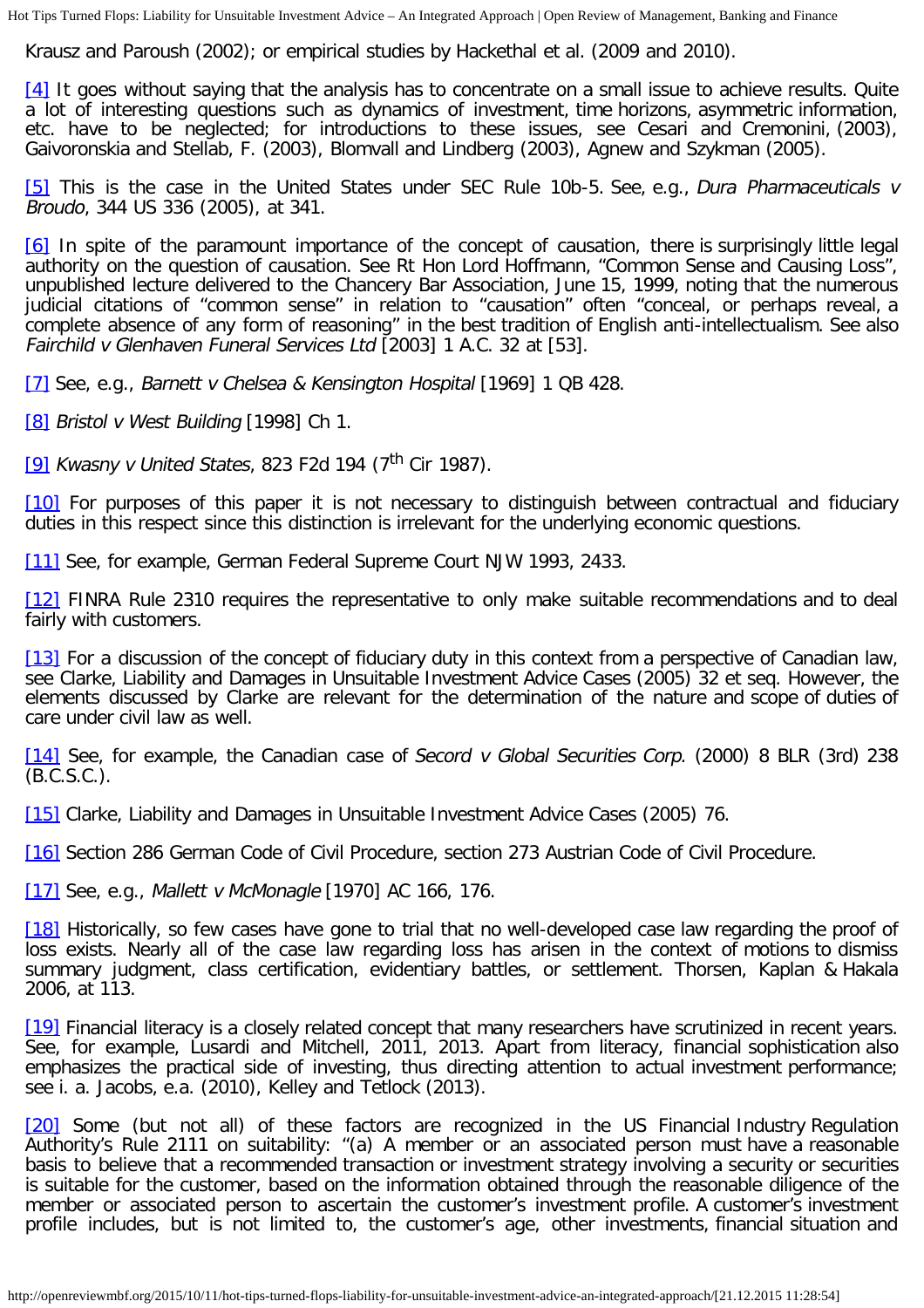needs, tax status, investment objectives, investment experience, investment time horizon, liquidity needs, risk tolerance, and any other information the customer may disclose to the member or associated person in connection with such recommendation."

<span id="page-16-0"></span>[\[21\]](#page-5-0) See, for example, Rule 2111 (Suitability) of the US Financial Industry Regulatory Authority (FINRA) (quoted in footnote 19).

<span id="page-16-1"></span>[\[22\]](#page-5-1) Optimal portfolio choice is a classical problem studied in financial economics. See Elton and Gruber (1997) for a survey. For a more recent account of optimal portfolio choice see Brandt (2010). The newly emerging literature on household finance argues that the classical approach only partly applies to households' financial decision-making. See footnote 2 for references.

<span id="page-16-2"></span>[\[23\]](#page-5-1) See Bodie and Crane (1997) for a list of generally accepted investment principles.

<span id="page-16-3"></span>[\[24\]](#page-5-2) See Gorton and Penacchi (1990).

<span id="page-16-4"></span>[\[25\]](#page-6-0) For a similar distinction between "anlegergerechte" und "anlagegerechte Beratung" (advice suitable for the investor and advice suitable for the product) in German law, see supra 2.1.

<span id="page-16-5"></span>[\[26\]](#page-6-1) For the sake of completeness, it should be mentioned that the knowledge of the investor may also be relevant for other questions, for example, for questions of comparative negligence or for determining when the investor should have found out about the unsuitability of the advice and, consequently, should have taken steps to mitigate the damage. See, for example, Laflamme v. Prudential-Bache Commodities Canada Ltd., [2000] 1 S.C.R. 638: "In the case of injury resulting from mismanagement of a securities portfolio, a flexible approach must be taken in determining what constitutes a reasonable period of time for the client to act and mitigate the damages. In particular, regard must be had to the client's level of experience and knowledge of investments, and to the complexity of the situation."

<span id="page-16-6"></span>[\[27\]](#page-7-0) Clarke 24.

<span id="page-16-7"></span>[\[28\]](#page-9-0) On the evidentiary gaps faced in this context, see Stapleton 2003 at 401.

<span id="page-16-8"></span>[\[29\]](#page-9-1) Clarke 66.

<span id="page-16-9"></span>[\[30\]](#page-9-2) Ryder v Osler, Wills, Bickle Ltd (1985). While the decision concerned ill-management of a portfolio rather than investment advice, the method employed by the court, that is, using an index for a determination of damages, can be applied to the present context as well. See also Clarke 66.

<span id="page-16-10"></span>[\[31\]](#page-10-0) In German law, there is a presumption that the investor, had he been suitably advised, would have followed that advice. See German Federal Supreme Court BGHZ 61, 118; see also Canaris, Die Vermutung aufklärungsrichtigen Verhaltens und ihre Grundlagen, in FS Hadding (2004) 3 f . This presumption, however, may not reflect real life in all cases. For a case in which an investor was found not to have followed advice in any event, see JP Morgan Bank v Springwell navigation Corp [2008] EWHC 1186 (Comm) (QBD (Comm)); see also Ryan & Young, J.I.B.L.R. 2009, 24 (1), 54.

### **Authors**

**Hanns Abele** is Professor emeritus, Department of Economics, Vienna University of Economics and Business, Welthandelsplatz 2, 1020 Vienna, Austria

**Georg Kodek** is Professor, Institute for Civil and Business Law, Vienna University of Economics and Business, Welthandelsplatz 2, 1020 Vienna, Austria, and Judge, Austrian Supreme Court, Schmerlingplatz 11, 1011 Vienna.

**Guido Schäfer** (Corresponding Author) is Associate Professor, Department of Economics, Vienna University of Economics and Business, Welthandelsplatz 2, 1020 Vienna, Austria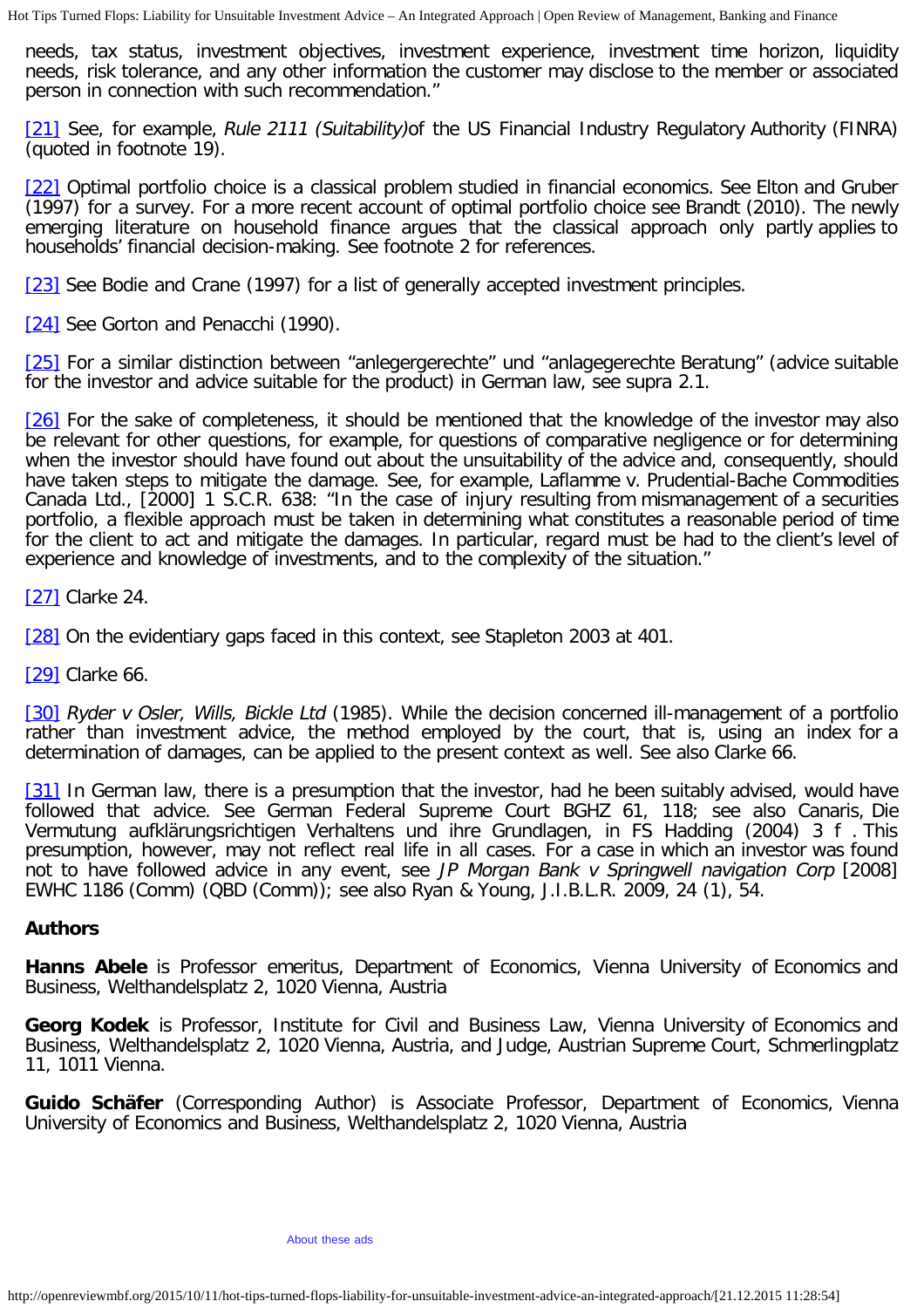# **Share this:**

|  |  |  | □ Email     □ Print     □ Twitter     □ Facebook     □ Google     □ LinkedIn     □ Pinterest |  |  |  |
|--|--|--|----------------------------------------------------------------------------------------------|--|--|--|
|--|--|--|----------------------------------------------------------------------------------------------|--|--|--|

#### **Related**

[The EU-wide stress tests: a storm before](http://openreviewmbf.org/2015/02/15/the-eu-wide-stress-tests-a-storm-before-a-new-order-of-the-financial-market-the-italian-case/) a "new [order" of the financial market. The Italian Case.](http://openreviewmbf.org/2015/02/15/the-eu-wide-stress-tests-a-storm-before-a-new-order-of-the-financial-market-the-italian-case/) In "Banking"

[Gender Diversity and Financial Intermediaries](http://openreviewmbf.org/2015/07/13/gender-parity-financial-intermediaries/) In "Banking"

[The voice of stakeholders in large corporations under](http://openreviewmbf.org/2015/05/13/the-voice-of-stakeholders-in-large-corporations-under-the-italian-legislation-of-the-last-10-years/) [the Italian legislation of the last 10 years.](http://openreviewmbf.org/2015/05/13/the-voice-of-stakeholders-in-large-corporations-under-the-italian-legislation-of-the-last-10-years/) In "Management"

## **Information**

This entry was posted on 11/10/2015 by [openreviewmanagementbankingandfinance](http://openreviewmbf.org/author/openreviewmanagementbankingandfinance/) in [Finance](http://openreviewmbf.org/category/finance/) and tagged [causation,](http://openreviewmbf.org/tag/causation/) [financial advice](http://openreviewmbf.org/tag/financial-advice/), [financial sophistication,](http://openreviewmbf.org/tag/financial-sophistication/) [generally accepted investment principles,](http://openreviewmbf.org/tag/generally-accepted-investment-principles/) [investment advice](http://openreviewmbf.org/tag/investment-advice/), [Liability,](http://openreviewmbf.org/tag/liability/) [loss.](http://openreviewmbf.org/tag/loss/)

## **Shortlink**

<http://wp.me/p5r4Oe-76>

### **Navigation**

[Previous post](http://openreviewmbf.org/2015/09/27/general-principles-of-law/)

## **Editor-in-Chief**

Francesco Capriglione

## **Editorial Board**

Francesco Capriglione - Christoph Paulus - Roger McCormik - Philip Molyneux - Gianfranco Vento